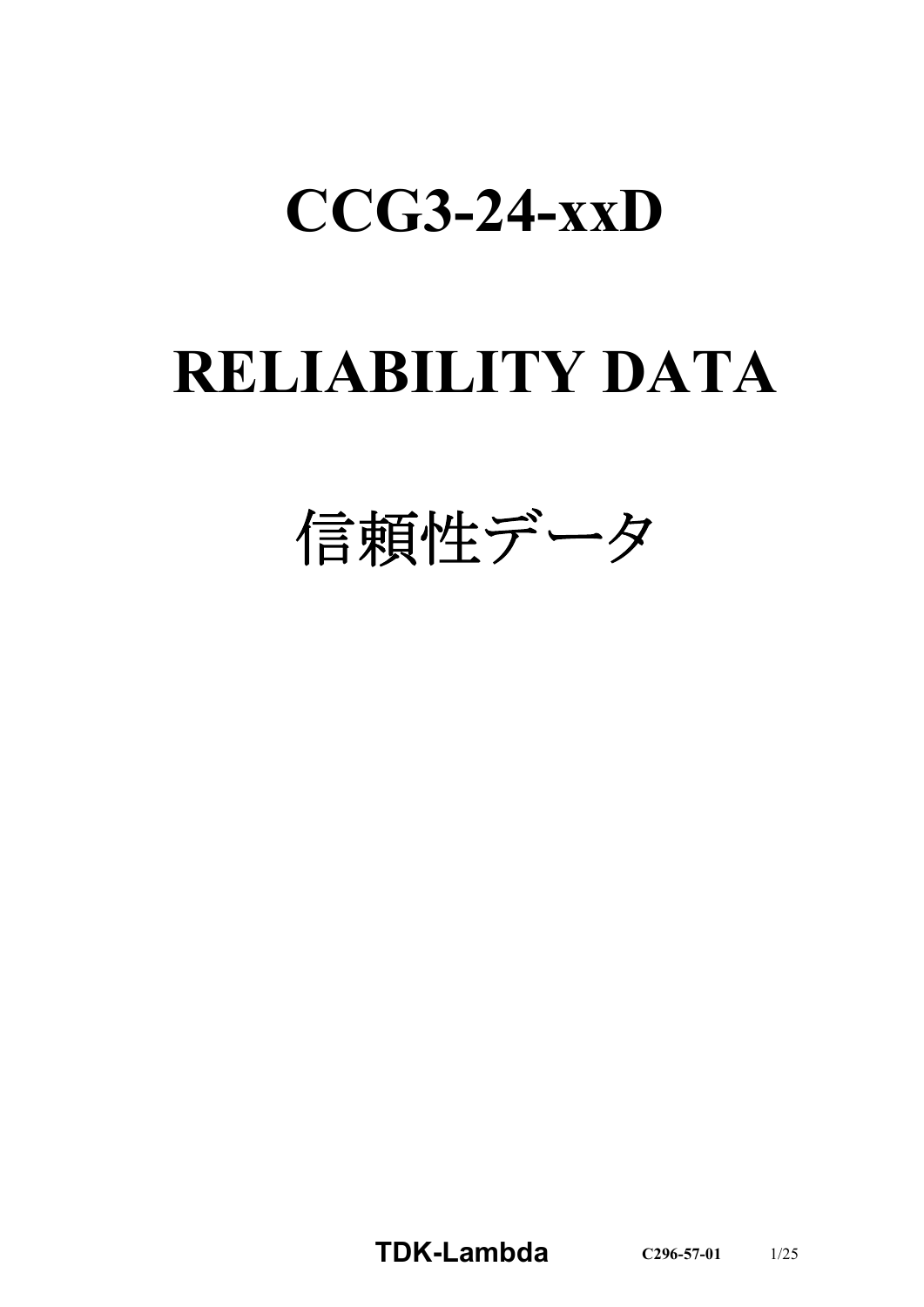# *RWS 50B-600B Series* **CCG3-24-xxD**

#### **INDEX**

#### PAGE

| $1_{\cdot}$ |                                                                                | 3              |
|-------------|--------------------------------------------------------------------------------|----------------|
| 2.          | 部品ディレーティング                                                                     | $\overline{5}$ |
| 3.          | Main Components Temperature Rise AT List ················<br>主要部品温度上昇值         | $\tau$         |
| 4.          | アブノーマル試験 Abnormal Test ……………………………………………                                       | 8              |
| 5.          | 振動試験                                                                           | 10             |
| 6.          | 衝撃試験<br><b>Shock Test</b>                                                      | 12             |
|             | 7. ノイズシミュレート試験                                                                 | 14             |
| 8.          | はんだ耐熱性試験 Resistance to Soldering Heat Test ·······························     | 16             |
| 9.          | 熱衝擊試験 Thermal Shock Test …………………………………………………                                   | 20             |
| 10.         | High Temperature and High Humidity Bias Test <b>··············</b><br>高温加湿通電試験 | 22             |
| 11.         | 高温連続通電試験                                                                       | 24             |

#### 使用記号 Terminology Used

|       | +Vin ••••••• + 入力端子          | + Input Terminal               |
|-------|------------------------------|--------------------------------|
|       | -Vin ••••••• 入力端子            | - Input Terminal               |
|       | RC ······ リモートON/OFFコントロール端子 | Remote ON/OFF Control Terminal |
|       | +Vout $\cdots \cdots$ + 出力端子 | $+$ Output Terminal            |
|       | -Vout $\cdots \cdots$ - 出力端子 | - Output Terminal              |
|       | COM …… 共通グラウンド端子             | Common GND Terminal            |
| FG    | ・・・・・・・ フレームグラウンド            | Frame GND                      |
| $\pm$ | •••••• 接地                    | Earth                          |

※記載のデータは代表機種の測定結果ですが、全ての製品はほぼ同等の特性です。

当社標準測定条件における結果であり、参考値としてお考え願います。

The data is the measurement result of a representative model,

but all products show almost the same characteristics.

Test results are reference data based on our standard measurement condition.

# **TDK-Lambda**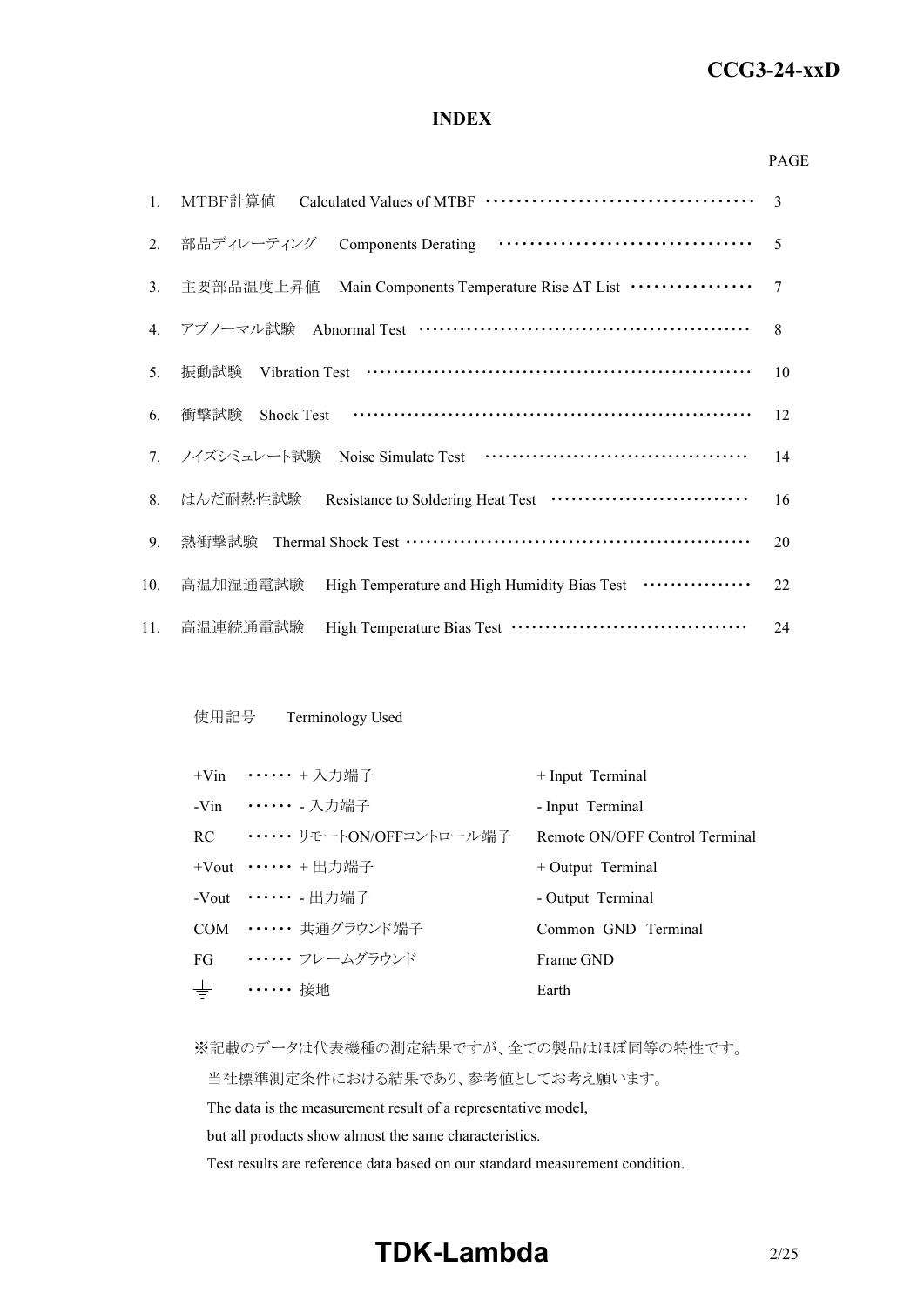# *RWS 50B-600B Series* **CCG3-24-xxD**

## **1. MTBF**計算値 **Calculated Values of MTBF**

#### **MODEL : CCG3-24-12D**

#### **(1)** 算出方法 **Calculating Method**

Telcordiaの部品ストレス解析法(\*1)で算出されています。 故障率λssは、それぞれの部品ごとに電気ストレスと動作温度によって決定されます。 Calculated based on parts stress reliability prediction of Telcordia(\*1). Individual failure rate λss is calculated by the electric stress and temperature rise of the each devices.

> \*1: Telcordia document "Reliability Prediction Procedure for Electronic Equipment" (Document number SR-332,Issue3)

$$
\langle \hat{\mathbf{g}} | \mathbf{H} \mathbf{x} \rangle \qquad MTBF = \frac{1}{\lambda_{equip}} = \frac{1}{\pi_E \sum_{i=1}^{m} N_i \cdot \lambda_{ssi}} \times 10^9 \qquad \text{iff } (\text{hours})
$$
\n
$$
\lambda_{ssi} = \lambda_{Gi} \cdot \pi_{Qi} \cdot \pi_{Si} \cdot \pi_{Ti}
$$

<sup>l</sup>*equip* : 全機器故障率 (FITs) Total Equipment failure rate (FITs = Failures in 10<sup>9</sup> hours)

$$
λ_{Gi}
$$
 : i 番目の部品に対する基礎**被**`]e  
\nGeneric failure rate for the ith device`

- <sup>p</sup>*Qi* : i番目の部品に対する品質ファクタ Quality factor for the ith device
- <sup>p</sup>*Si* : i番目の部品に対するストレスファクタ Stress factor for the ith device
- <sup>p</sup>*Ti* : i番目の部品に対する温度ファクタ Temperature factor for the ith device
- *m* : 異なる部品の数 Number of different device types
- *Ni* : i番目の部品の個数 Quantity of ith device type
- <sup>p</sup>*<sup>E</sup>* : 機器の環境ファクタ Equipment environmental factor

# **TDK-Lambda**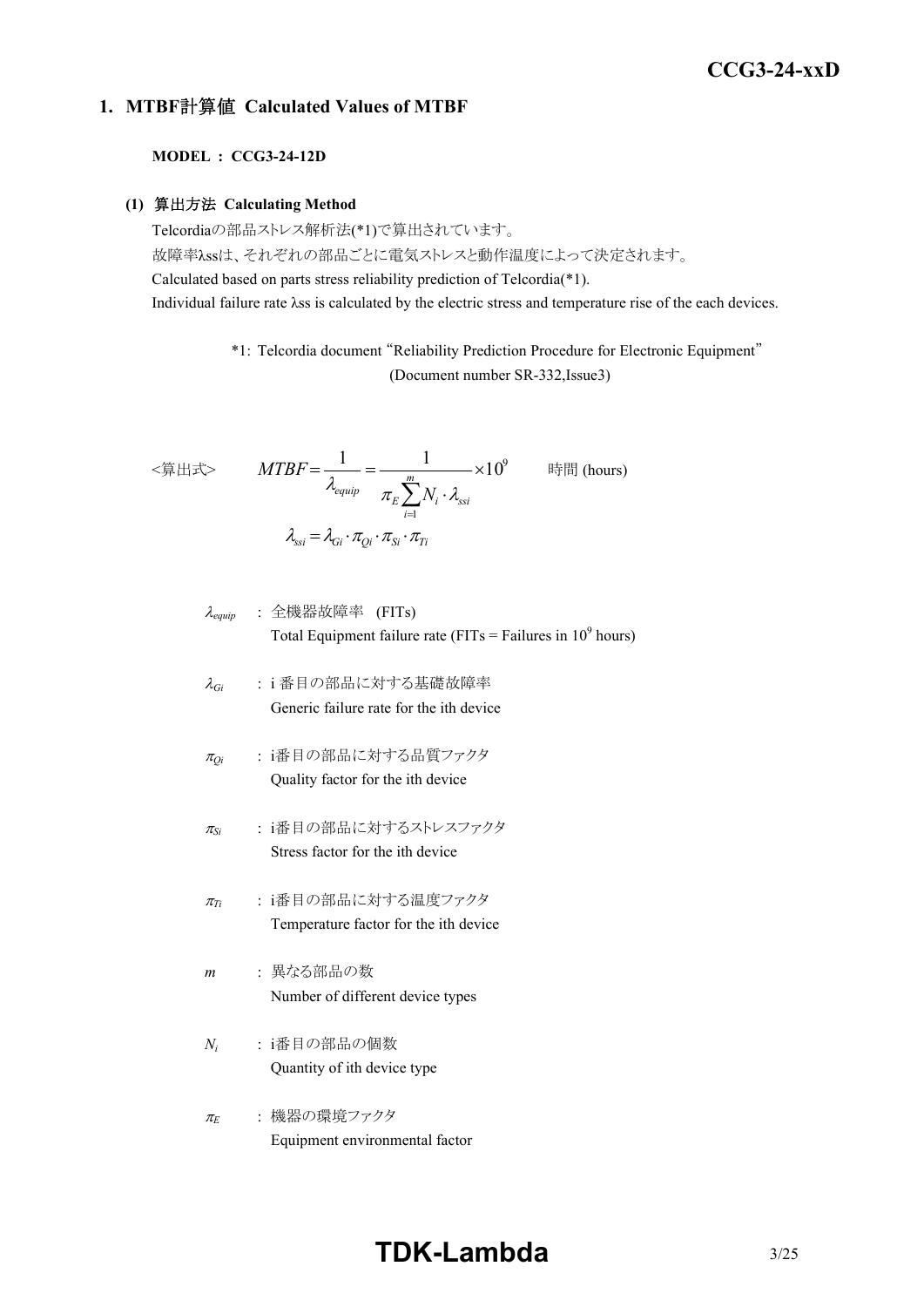#### **(2) MTBF**値 **MTBF Values**

条件 Conditions

| ・ 入力雷圧  : 24VDC |                      | ・ 環境ファクタ   :  GF (Ground, Fixed) |
|-----------------|----------------------|----------------------------------|
| Input Voltage   | Environmental Factor |                                  |



#### **(2)-1 CCG3-24-12D**

| Ambient        | <b>MTBF</b>                  |                               |  |  |  |  |  |  |
|----------------|------------------------------|-------------------------------|--|--|--|--|--|--|
| temperature    | Output Current: 0.065A (50%) | Output Current : 0.13A (100%) |  |  |  |  |  |  |
| $25^{\circ}$ C | 16,456,819 (hours)           | 13,735,929 (hours)            |  |  |  |  |  |  |
| $40^{\circ}$ C | 11,032,468 (hours)           | 8,969,141 (hours)             |  |  |  |  |  |  |
| $60^{\circ}$ C | 5,534,535 (hours)            | 4,253,602 (hours)             |  |  |  |  |  |  |
| $85^{\circ}$ C | 1,797,084 (hours)            | 1,334,570 (hours)             |  |  |  |  |  |  |
| $92.5$ °C      | 1,219,615 (hours)            |                               |  |  |  |  |  |  |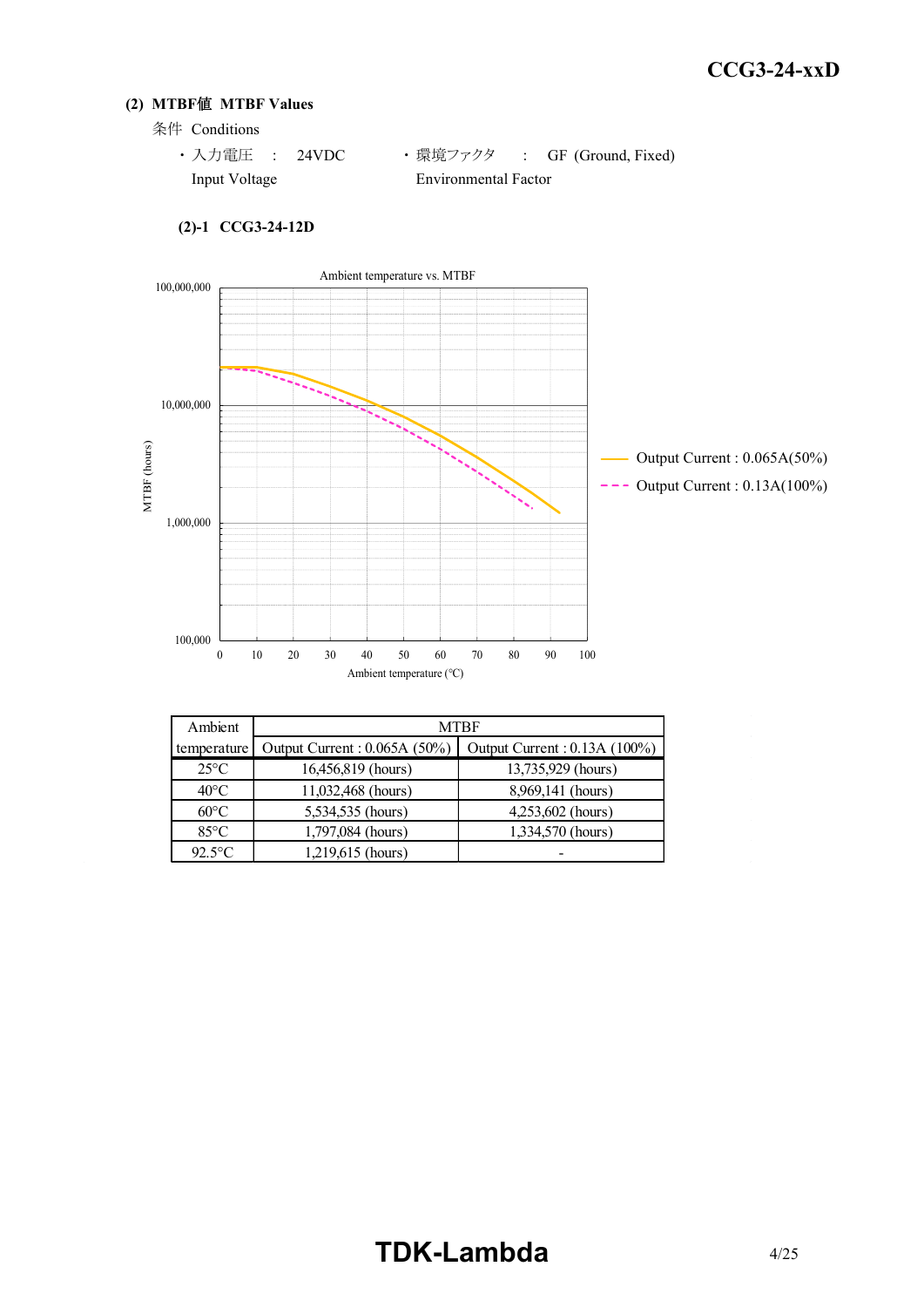# **2.** 部品ディレーティング **Components Derating**

#### **MODEL : CCG3-24-12D**

#### **(1)** 算出方法 **Calculating Method**

- (a) 測定方法 Measuring Method
	-
	-
	-
	- ・ 取り付け : 水平置き Mounting Horizontal
	- 入力電圧 : 24VDC • 出力電流 : CCG3-24-12D 0.13A (100%) Input Voltage **Output Current**
	- 周囲温度 : 85°C · 哈却法 : 自然空冷 Ambient Temperature Cooling Natural Convection
- (b) 半導体 Semiconductors

ケース温度、消費電力、熱抵抗より使用状態の接合点温度を求め最大定格、接合点温度との比較を 求めました。

Compared with maximum junction temperature and actual one which is calculated based on case temperature, power dissipation and thermal impedance.

- (c) IC、抵抗、コンデンサ等 IC, Resistors, Capacitors, etc. 周囲温度、使用状態、消費電力など、個々の値は設計基準内に入っています。 Ambient temperature, operating condition, power dissipation and so on are within derating criteria.
- (d) 熱抵抗算出方法 Calculating method of thermal impedance

|                                     | $\theta_{j-l} = \frac{T_j(\text{max}) - T_l}{P_j(\text{max})}$<br>$\theta_{j-c} = \frac{T_j(\text{max}) - T_c}{P_i(\text{max})}$<br>$\theta_{j-a} = \frac{T_j(\text{max}) - T_a}{P_j(\text{max})}$ |
|-------------------------------------|----------------------------------------------------------------------------------------------------------------------------------------------------------------------------------------------------|
| $T_c$                               | : ディレーティングの始まるケース温度 一般に25℃<br>Case Temperature at Start Point of Derating; 25°C in General                                                                                                         |
| $T_a$                               | : ディレーティングの始まる周囲温度 一般に25℃<br>Ambient Temperature at Start Point of Derating; 25°C in General                                                                                                       |
| T <sub>i</sub>                      | : ディレーティングの始まるリード温度 一般に25°C<br>Lead Temperature at Start Point of Derating; 25 <sup>°</sup> C in General                                                                                           |
| $(P_{ch}(\text{max}))$              | $P_i$ (max) : 最大接合点(チャネル)損失<br>Maximum Junction (channel) Dissipation                                                                                                                              |
| $(T_{ch}(\text{max}))$              | $T_j$ (max) : 最大接合点(チャネル)温度<br>Maximum Junction (channel) Temperature                                                                                                                              |
| $\theta_{j-c}$<br>$(\theta_{ch-c})$ | : 接合点(チャネル)からケースまでの熱抵抗<br>Thermal Impedance between Junction (channel) and Case                                                                                                                    |
| $\theta_{i-a}$<br>$(\theta_{ch-a})$ | : 接合点から周囲までの熱抵抗<br>Thermal Impedance between Junction (channel) and Air                                                                                                                            |
| $\theta_{i-l}$<br>$(\theta_{ch-l})$ | : 接合点からリードまでの熱抵抗<br>Thermal Impedance between Junction (channel) and Lead                                                                                                                          |

# **TDK-Lambda** 5/25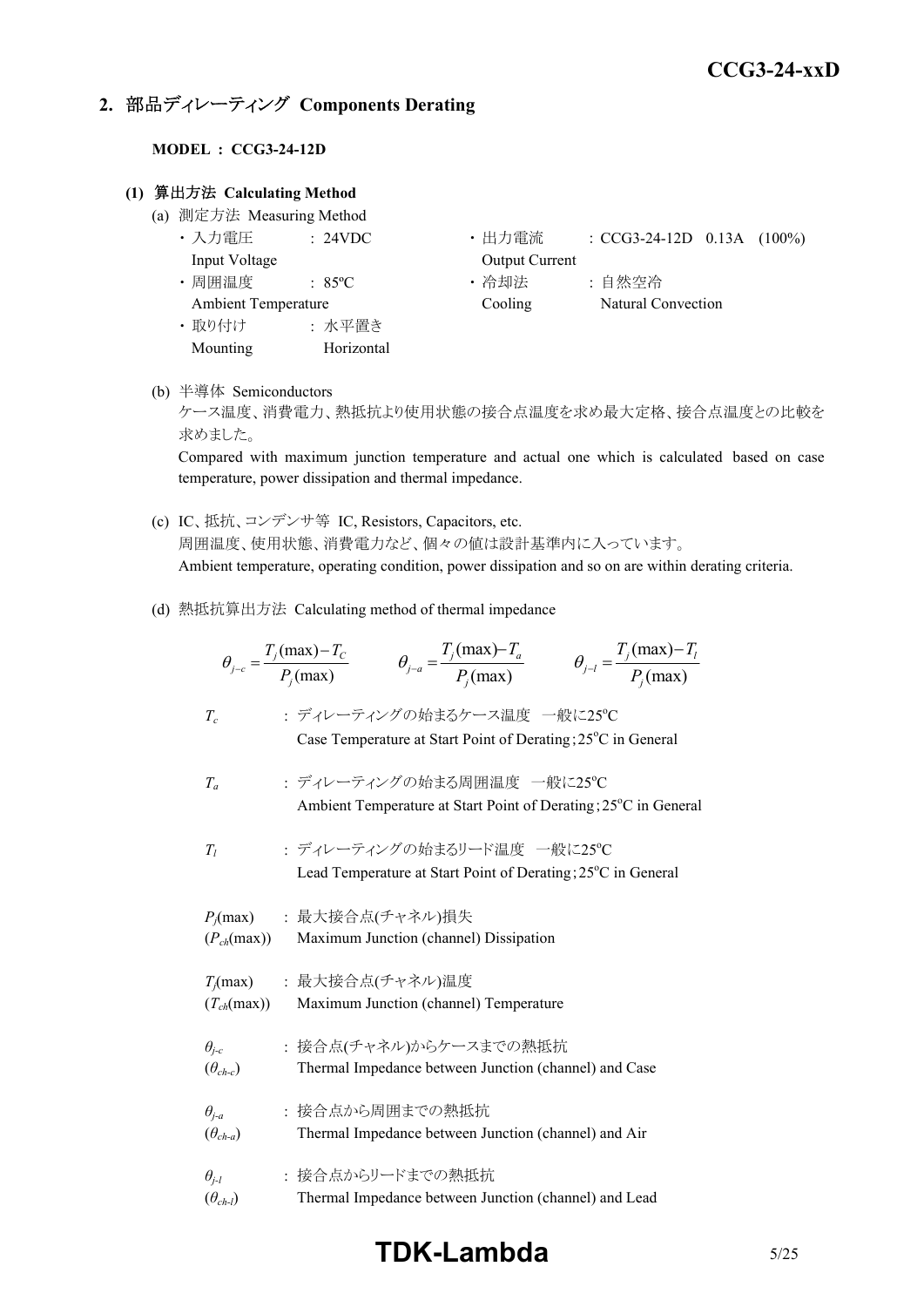| 部品番号             | 部品名                 | 最大定格                         | 使用状態                       | ディレーティング率       |
|------------------|---------------------|------------------------------|----------------------------|-----------------|
| Location No.     | Part Name           | Maximum Rating               | <b>Actual Rating</b>       | Derating Factor |
| O1               | <b>CHIP MOS FET</b> | $Tj$ (max) : 150 °C          | $Ti: 112.6$ <sup>o</sup> C | 75.1%           |
| D <sub>101</sub> | <b>CHIP SBD</b>     | $Tj$ (max) : 150 °C          | $Ti: 108.5$ <sup>o</sup> C | 72.4%           |
| D <sub>102</sub> | <b>CHIP SBD</b>     | $Ti$ (max) : $150^{\circ}$ C | $Ti: 108.5^{\circ}C$       | 72.4%           |
| A1               | CHIP IC             | $Ti$ (max) : $150^{\circ}$ C | $Ti: 105.4$ <sup>o</sup> C | 70.3%           |
| A101             | <b>CHIP IC</b>      | $Tj(max): 150^{\circ}C$      | $Ti: 107.9^{\circ}C$       | 71.9%           |
| PC <sub>1</sub>  | <b>CHIP COUPLER</b> | $Tj(max): 125^{\circ}C$      | $Ti: 106.3$ <sup>o</sup> C | 85.1%           |

# **(2)** 部品ディレーティング表 **Components Derating List**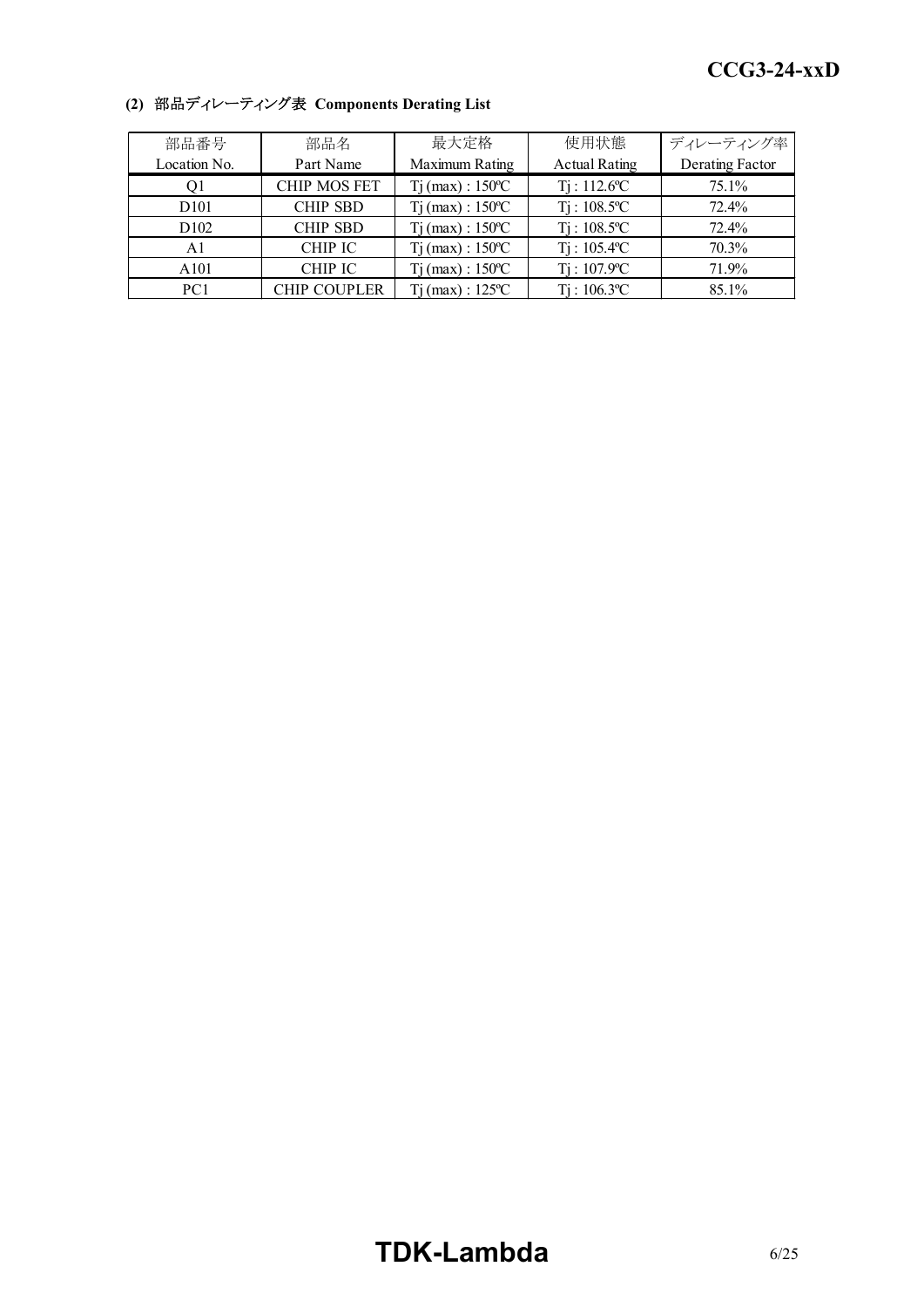#### *INSTRUCTION MANUAL* **3.** 主要部品温度上昇値 **Main Components Temperature Rise ΔT List**

**MODEL : CCG3-24-12D**





#### **(2)** 測定結果 **Measuring Results**

| 部品番号              | 部品名                 | 温度上昇值 ΔT              |
|-------------------|---------------------|-----------------------|
| Location No.      | Part Name           | Temperature Rise      |
| Q1                | <b>CHIP MOS FET</b> | $25.7$ <sup>o</sup> C |
| D <sub>10</sub> 1 | <b>CHIP SBD</b>     | $20.8$ °C             |
| D <sub>102</sub>  | <b>CHIP SBD</b>     | $21.1$ <sup>o</sup> C |
| A <sub>1</sub>    | CHIP IC             | $20.2$ <sup>o</sup> C |
| A <sub>101</sub>  | <b>CHIP IC</b>      | $19.1$ °C             |
| PC1               | <b>CHIP COUPLER</b> | $17.7$ <sup>o</sup> C |
| L1                | <b>CHOKE COIL</b>   | $14.6$ °C             |
| Τ1                | <b>TRANS, PULSE</b> | $24.2$ <sup>o</sup> C |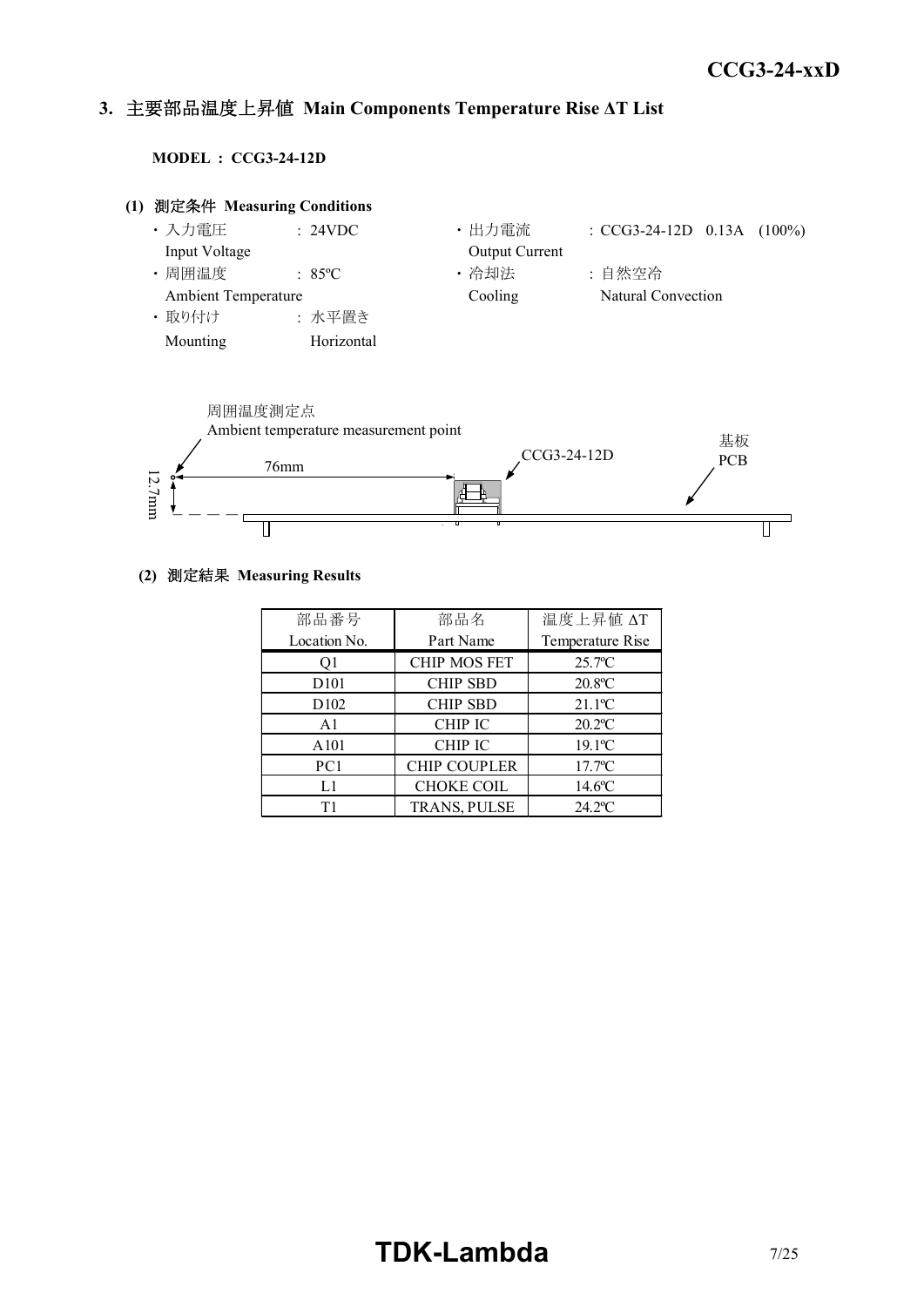# **4.** アブノーマル試験 **Abnormal Test**

#### **MODEL : CCG3-24-12D**

#### **(1)** 試験条件 **Test Conditions**

- ・ 入力電圧 : 36VDC Input Voltage ・ 出力電流 : CCG3-24-12D 0.13A (100%) Output Current
- ・ 周囲温度 : 25ºC

Ambient Temperature

## **(2)** 試験回路 **Test Circuit**



 $\cdot$  ヒューズ (F1) : 1.6A (DC86V11CT 1.6A, SOC) Fuse

# **TDK-Lambda**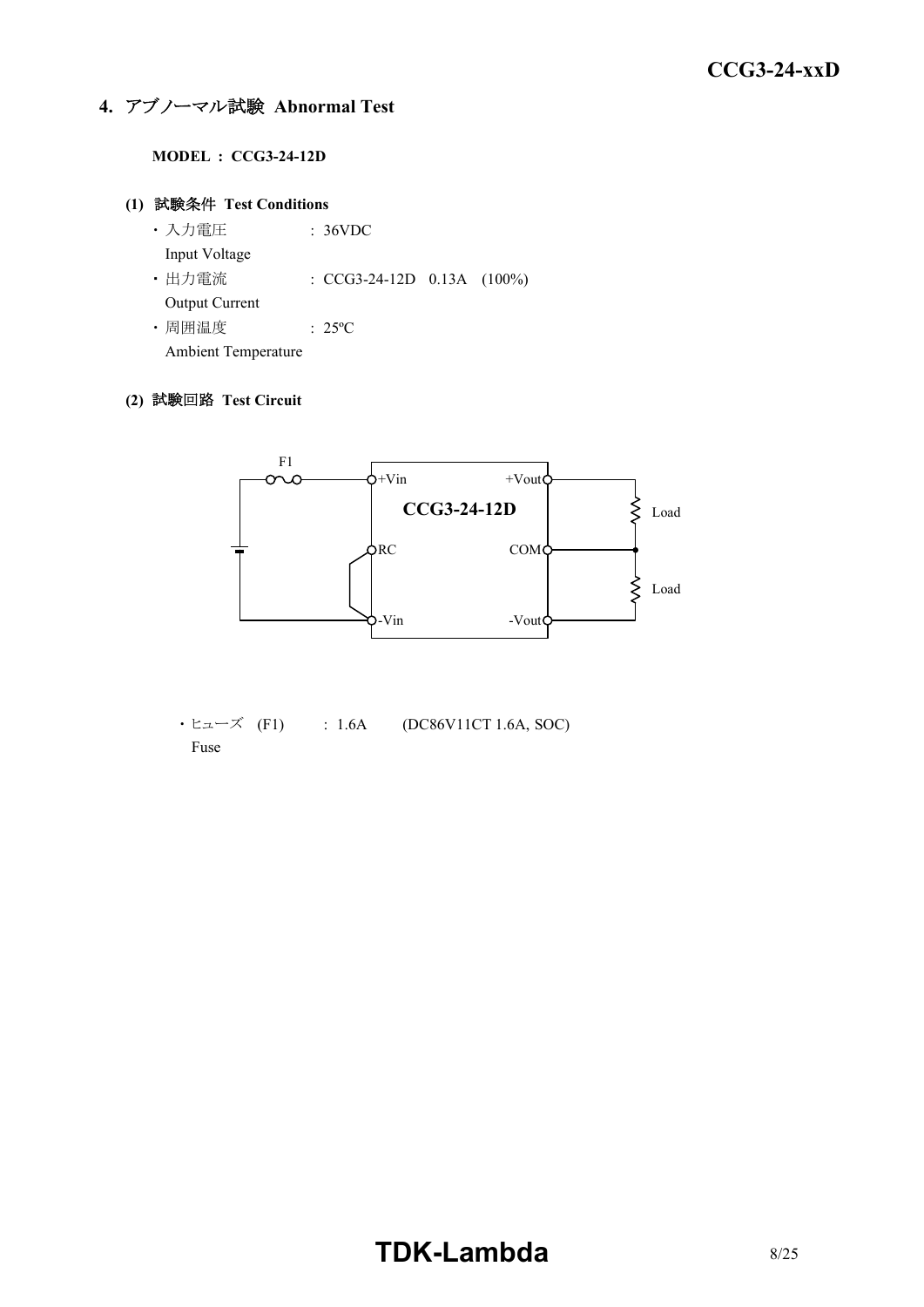#### *RWS 50B-600B Series* **CCG3-24-xxD**

#### **(3)** 試験結果 **Test Results**

(Da:Damaged)

|                | Test position    |                                  |                 | Test<br>mode                                                   | Test result           |             |             |         |             |                  |                                                          |                           |                                             |                        |                           |                               |                                                                                             |  |
|----------------|------------------|----------------------------------|-----------------|----------------------------------------------------------------|-----------------------|-------------|-------------|---------|-------------|------------------|----------------------------------------------------------|---------------------------|---------------------------------------------|------------------------|---------------------------|-------------------------------|---------------------------------------------------------------------------------------------|--|
|                |                  |                                  |                 |                                                                | $\mathbf{a}$          | $\mathbf b$ | $\mathbf c$ | $\rm d$ | $\mathbf e$ | $\boldsymbol{f}$ | $\mathbf{g}$                                             | h                         | I                                           |                        | k                         |                               |                                                                                             |  |
| No.            | 部品No.            | 試験端子                             | シ<br>$\Xi$<br>F | 才<br>$\mathbf{I}$<br>$\mathcal{I}$<br>$\overline{\phantom{a}}$ | 発<br>火                | 発<br>煙      | 破<br>裂      | 異<br>臭  | 赤<br>熱      | 破<br>損           | ヒ<br>$\overline{\phantom{a}}$<br>$\mathcal{I}$<br>ズ<br>断 | $\circ$<br>$\bar{V}$<br>P | $\circ$<br>$\overline{C}$<br>$\overline{P}$ | 出<br>力<br>断            | 変化<br>$\dot{z}$<br>$\cup$ | $\zeta$<br>$\mathcal{O}$<br>他 | 記事                                                                                          |  |
|                | Location<br>No.  | Test<br>point                    | Short           | Open                                                           | $\operatorname{Fire}$ | Smoke       | Burst       | Smell   | Red hot     | Damaged          | blown<br>Fuse                                            |                           |                                             | No output              | No change                 | Others                        | Note                                                                                        |  |
|                |                  | $D-S$                            | $\bullet$       |                                                                |                       |             |             |         |             |                  | $\bullet$                                                |                           |                                             | $\bullet$              |                           |                               |                                                                                             |  |
|                |                  | $D-G$                            | $\bullet$       |                                                                |                       |             |             |         |             | $\bullet$        | $\bullet$                                                |                           |                                             | $\bullet$              |                           |                               | Da:R36                                                                                      |  |
| $\mathbf{1}$   | Q1               | G-S                              | $\bullet$       |                                                                |                       |             |             |         |             |                  |                                                          |                           |                                             | 0                      |                           |                               |                                                                                             |  |
|                |                  | D                                |                 | $\bullet$                                                      |                       |             |             |         |             |                  |                                                          |                           |                                             | $\bullet$              |                           |                               |                                                                                             |  |
|                |                  | S                                |                 | $\bullet$                                                      |                       |             |             |         |             |                  |                                                          |                           |                                             | $\bullet$              |                           |                               |                                                                                             |  |
|                |                  | ${\bf G}$                        |                 | $\bullet$                                                      |                       |             |             |         |             |                  |                                                          |                           |                                             | $\bullet$              |                           |                               |                                                                                             |  |
| $\overline{2}$ | D <sub>101</sub> | $\mathrm{A}\text{-}\mathrm{K}$   | ●               |                                                                |                       |             |             |         |             |                  |                                                          |                           | $\bullet$                                   |                        |                           |                               |                                                                                             |  |
|                |                  | A/K                              |                 | $\bullet$                                                      |                       |             |             |         |             |                  |                                                          |                           |                                             |                        |                           | $\bullet$                     | $\text{Vo}(+)12\text{V}\Rightarrow$ 0V, $\text{Vo}(-)12\text{V}\Rightarrow$ 24V             |  |
| 3              | D <sub>102</sub> | $A-K$<br>$\rm A/K$               | $\bullet$       | $\bullet$                                                      |                       |             |             |         |             |                  |                                                          |                           | $\bullet$                                   |                        |                           | $\bullet$                     | $\text{Vo}(+)12\text{V}\Rightarrow 24\text{V}, \text{Vo}(-)12\text{V}\Rightarrow 0\text{V}$ |  |
|                |                  | $1 - 2$                          | $\bullet$       |                                                                |                       |             |             |         |             |                  |                                                          |                           | $\bullet$                                   |                        |                           | $\bullet$                     | 出力電圧増加 Output voltage increase                                                              |  |
|                |                  | $3 - 4$                          | $\bullet$       |                                                                |                       |             |             |         |             |                  |                                                          |                           |                                             | $\bullet$              |                           |                               |                                                                                             |  |
|                |                  | $\mathbf{1}$                     |                 | $\bullet$                                                      |                       |             |             |         |             |                  |                                                          |                           | 0                                           |                        |                           | $\bullet$                     | 出力電圧増加 Output voltage increase                                                              |  |
| $\overline{4}$ | PC1              | $\overline{2}$                   |                 | $\bullet$                                                      |                       |             |             |         |             |                  |                                                          |                           | 0                                           |                        |                           | $\bullet$                     | 出力電圧増加 Output voltage increase                                                              |  |
|                |                  | $\mathfrak{Z}$                   |                 | $\bullet$                                                      |                       |             |             |         |             |                  |                                                          |                           | $\bullet$                                   |                        |                           | $\bullet$                     | 出力電圧増加 Output voltage increase                                                              |  |
|                |                  | $\overline{4}$                   |                 | $\bullet$                                                      |                       |             |             |         |             |                  |                                                          |                           | $\bullet$                                   |                        |                           | $\bullet$                     | 出力電圧増加 Output voltage increase                                                              |  |
| 5              |                  |                                  |                 |                                                                |                       |             |             |         |             |                  |                                                          |                           |                                             |                        | $\bullet$                 |                               |                                                                                             |  |
|                | L1               |                                  |                 | $\bullet$                                                      |                       |             |             |         |             |                  |                                                          |                           |                                             | $\bullet$              |                           |                               |                                                                                             |  |
|                |                  | $1 - 2$                          | $\bullet$       |                                                                |                       |             |             |         |             |                  | $\bullet$                                                |                           |                                             | $\bullet$              |                           |                               |                                                                                             |  |
|                |                  | $2 - 3$                          | $\bullet$       |                                                                |                       |             |             |         |             |                  |                                                          |                           | $\bullet$                                   |                        |                           |                               |                                                                                             |  |
|                |                  | $3-4$                            | $\bullet$       |                                                                |                       |             |             |         |             |                  |                                                          |                           |                                             |                        |                           |                               |                                                                                             |  |
|                |                  | $5 - 6$                          | $\bullet$       |                                                                |                       |             |             |         |             |                  |                                                          |                           | $\bullet$                                   |                        |                           |                               |                                                                                             |  |
|                |                  | $6 - 7$                          | $\bullet$       |                                                                |                       |             |             |         |             |                  |                                                          |                           | $\bullet$                                   |                        |                           |                               |                                                                                             |  |
|                |                  | $7 - 8$                          |                 |                                                                |                       |             |             |         |             |                  |                                                          |                           | e                                           |                        |                           |                               |                                                                                             |  |
| 6              | T1               | $\mathbf{1}$<br>$\overline{2}$   |                 | $\bullet$                                                      |                       |             |             |         |             |                  |                                                          |                           |                                             |                        |                           | $\bullet$                     | 効率低下 Efficiency down                                                                        |  |
|                |                  |                                  |                 | $\bullet$                                                      |                       |             |             |         |             |                  |                                                          |                           |                                             | $\bullet$<br>$\bullet$ |                           |                               |                                                                                             |  |
|                |                  | $\mathfrak{Z}$<br>$\overline{4}$ |                 | $\bullet$<br>$\bullet$                                         |                       |             |             |         |             |                  |                                                          |                           |                                             |                        |                           | $\bullet$                     | 効率低下 Efficiency down                                                                        |  |
|                |                  | $\sqrt{5}$                       |                 | $\bullet$                                                      |                       |             |             |         |             |                  |                                                          |                           |                                             |                        |                           | $\bullet$                     | $\text{Vo}(+)12\text{V}\Rightarrow 24\text{V}, \text{Vo}(-)12\text{V}\Rightarrow 0\text{V}$ |  |
|                |                  | 6                                |                 | $\bullet$                                                      |                       |             |             |         |             |                  |                                                          |                           |                                             |                        |                           | $\bullet$                     | $\text{Vo}(+)12\text{V}\Rightarrow 0\text{V}, \text{Vo}(-)12\text{V}\Rightarrow 24\text{V}$ |  |
|                |                  | $\sqrt{ }$                       |                 | $\bullet$                                                      |                       |             |             |         |             |                  |                                                          |                           |                                             |                        |                           | $\bullet$                     | $\text{Vo}(+)12\text{V}\Rightarrow 24\text{V}, \text{Vo}(-)12\text{V}\Rightarrow 0\text{V}$ |  |
|                |                  | 8                                |                 | $\bullet$                                                      |                       |             |             |         |             |                  |                                                          |                           |                                             |                        |                           | $\bullet$                     | $\text{Vo}(+)12\text{V}\Rightarrow 0\text{V}, \text{Vo}(-)12\text{V}\Rightarrow 24\text{V}$ |  |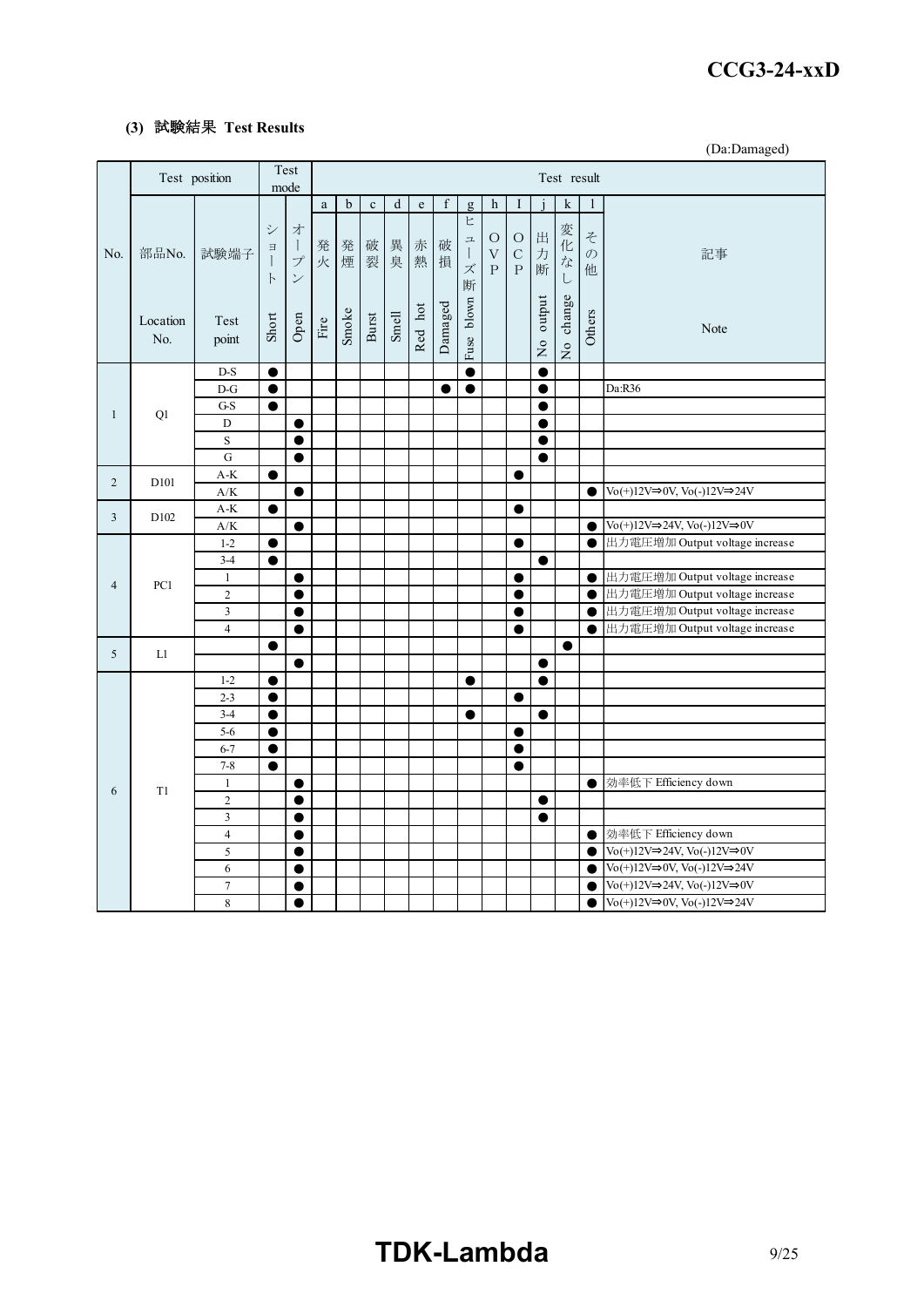#### **5.** 振動試験 **Vibration Test**

**MODEL : CCG3-24-12D**

#### **(1)** 振動試験種類 **Vibration Test Class**

・ 掃引振動数耐久試験 Frequency Variable Endurance Test

#### **(2)** 使用装置 **Equipment Used**

・ 振動試験機 : EM2201 (IMV) Vibrator

#### **(3)** 供試品台数 **The Number of D.U.T. (Device Under Test)**

- CCG3-24-12DF :  $1 \oplus (1$ unit)
- $CCG3-24-12DR$  :  $1 \triangleq$  (1unit)
	- モデル名末尾のアルファベットは端子形状を表します。(F:DIPタイプ、R:SMDタイプ)

The alphabet at the end of the model name shows the terminal shape. (F:DIP type, R:SMD type)

#### **(4)** 試験条件 **Test Conditions**

| ・周波数範囲           | : $10 - 55$ Hz        | ・振動方向                      | : X, Y, Z         |          |
|------------------|-----------------------|----------------------------|-------------------|----------|
| Sweep Frequency  |                       | <b>Vibration Direction</b> |                   |          |
| · 掃引時間           | : 1.0分間               | ・振幅                        | : 1.65mm $(-\pm)$ |          |
| Sweep Time       | 1.0 <sub>min</sub>    | Amplitude                  |                   | (const.) |
| · 試験時間           | : 各方向共 1時間            |                            |                   |          |
| <b>Test Time</b> | 1 hour each direction |                            |                   |          |

# **(5)** 試験方法 **Test Method**

供試品を基板に取付け、それを取付台に固定する。

Fix the D.U.T. on the circuit board and fit it on the Fitting-Stage.

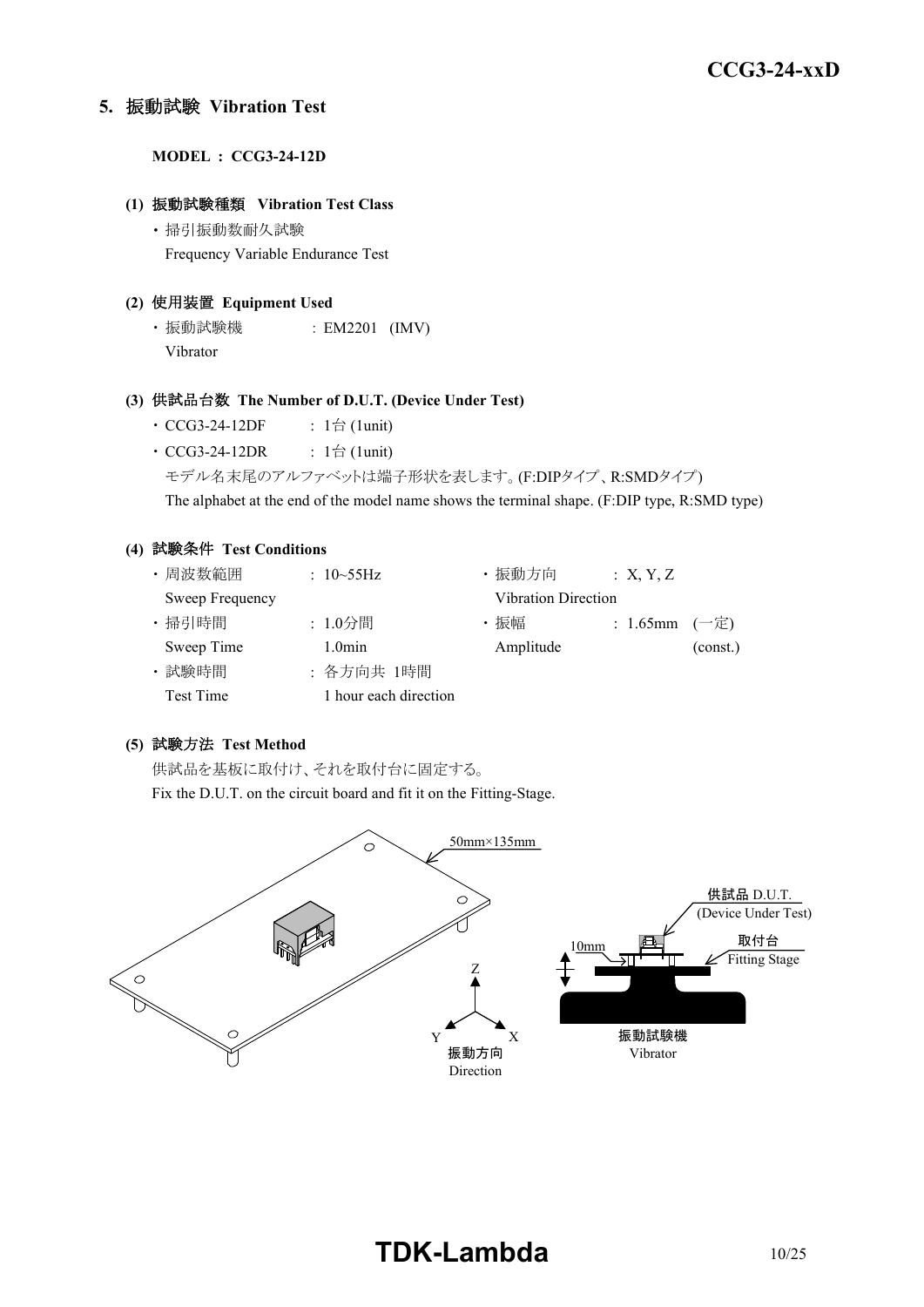## **(6)** 試験結果 **Test Results**

合格 **OK**

- ・ 試験条件 Test Conditions
	- 入力電圧 : 24VDC 出力電流 : CCG3-24-12D 0.13A (100%) Input Voltage **Output Current** 
		-
	- ・ 周囲温度 : 25ºC Ambient Temperature

※出力電圧測定箇所 : (+Vout) – (-Vout) Measurement point of output voltage

#### (6)-1 CCG3-24-12DF

| 測定確認項目                          |               | 試験前                | 試験後        |
|---------------------------------|---------------|--------------------|------------|
| Check Item                      |               | <b>Before Test</b> | After Test |
| 出力電圧                            | V             | 24.035             | 24.036     |
| Output Voltage                  |               |                    |            |
| 効率                              | $\frac{0}{0}$ | 83.82              | 83.78      |
| Efficiency                      |               |                    |            |
| 出力リップルノイズ電圧                     | $mVp-p$       | 71.4               | 73.1       |
| Output Ripple and Noise Voltage |               |                    |            |
| 入力変動                            | mV            | 0.2                | 0.3        |
| Line Regulation                 |               |                    |            |
| 負荷変動                            | mV            | 0.2                | 0.3        |
| Load Regulation                 |               |                    |            |
| 耐電圧                             |               | 異常無し               | 異常無し       |
| Withstand Voltage               |               | <b>OK</b>          | OK         |
| 外観                              |               | 異常無し               | 異常無し       |
| Appearance                      |               | OK                 | OK         |

#### (6)-2 CCG3-24-12DR

| 測定確認項目<br>Check Item                           |               | 試験前<br><b>Before Test</b> | 試験後<br>After Test |
|------------------------------------------------|---------------|---------------------------|-------------------|
| 出力電圧<br>Output Voltage                         | V             | 23.953                    | 23.925            |
| 効率<br>Efficiency                               | $\frac{0}{0}$ | 83.22                     | 83.01             |
| 出力リップルノイズ電圧<br>Output Ripple and Noise Voltage | $mVp-p$       | 77.4                      | 79.5              |
| 入力変動<br>Line Regulation                        | mV            | 1.3                       | 1.8               |
| 負荷変動<br>Load Regulation                        | mV            | 1.8                       | 1.4               |
| 耐電圧<br>Withstand Voltage                       |               | 異常無し<br>OK.               | 異常無し<br>OK.       |
| 外観<br>Appearance                               |               | 異常無し<br><b>OK</b>         | 異常無し<br><b>OK</b> |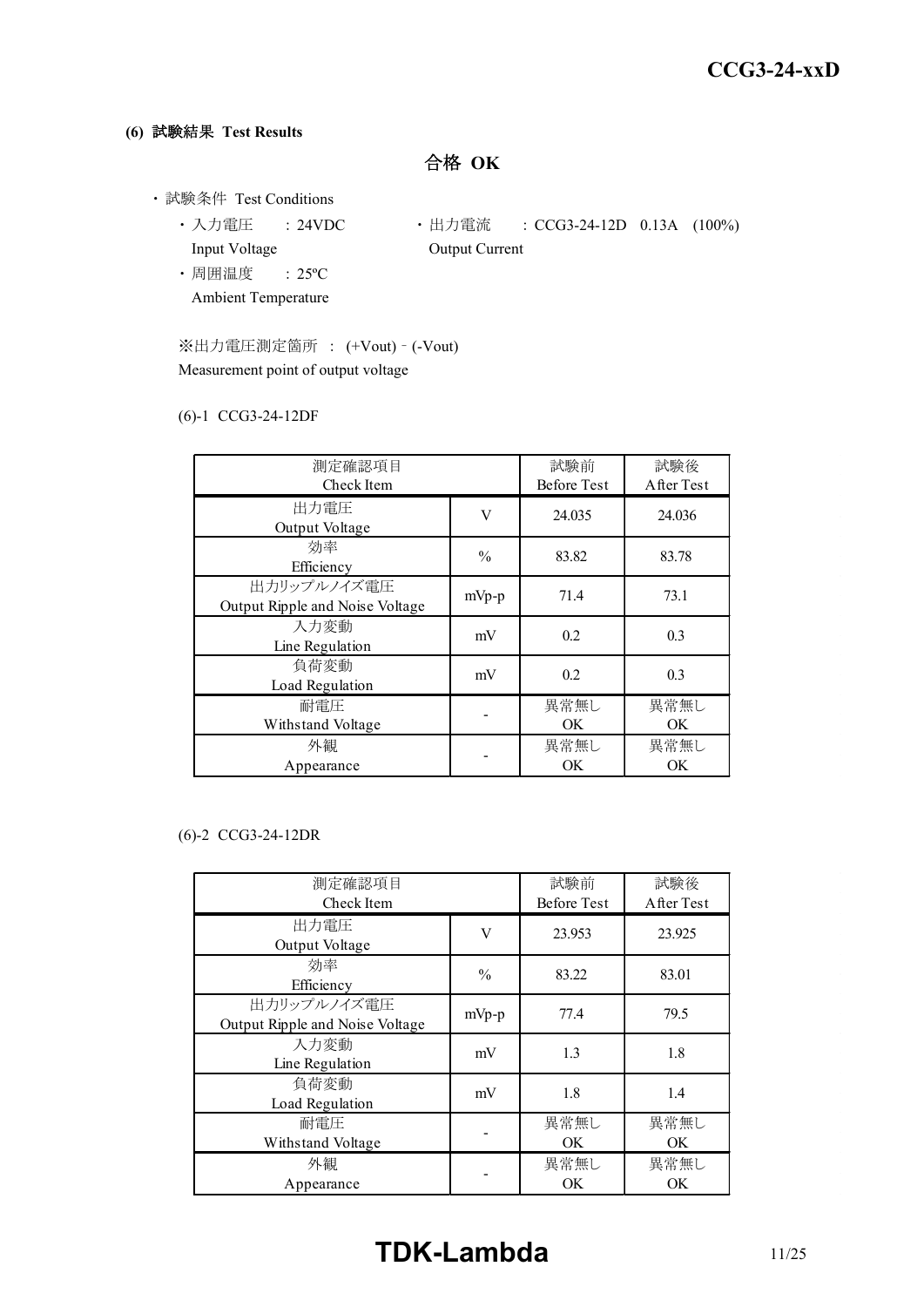## **6.** 衝撃試験 **Shock Test**

**MODEL : CCG3-24-12D**

#### **(1)** 使用装置 **Equipment Used**

・ 振動試験機 : EM2201 (IMV) Vibrator

#### **(2)** 供試品台数 **The Number of D.U.T. (Device Under Test)**

- CCG3-24-12DF :  $1 \oplus (1$ unit)
- CCG3-24-12DR :  $1 \oplus (1$ unit)

モデル名末尾のアルファベットは端子形状を表します。(F:DIPタイプ、R:SMDタイプ) The alphabet at the end of the model name shows the terminal shape. (F:DIP type, R:SMD type)

#### **(3)** 試験条件 **Test Conditions**

| ・パルス波形          | : 正弦半波                               | ·加速度         | : 490.3 m/s <sup>2</sup>         |
|-----------------|--------------------------------------|--------------|----------------------------------|
| Pulse Waveform  | Half Sine Waveform                   | Acceleration |                                  |
| ・衝撃方向           | : X, Y, Z                            | ・試験時間        | : $1 \text{lms} \pm 5 \text{ms}$ |
| Direction       |                                      | Test Time    |                                  |
| ・衝撃回数           | : +、-方向に各3回                          |              |                                  |
| Number of Times | 3 times each for $+$ , $-$ direction |              |                                  |

#### **(4)** 試験方法 **Test Method**

供試品を基板に取り付け、それを取り付け台に固定する。 Fix the D.U.T. on the circuit board and fit it on the Fitting Stage.

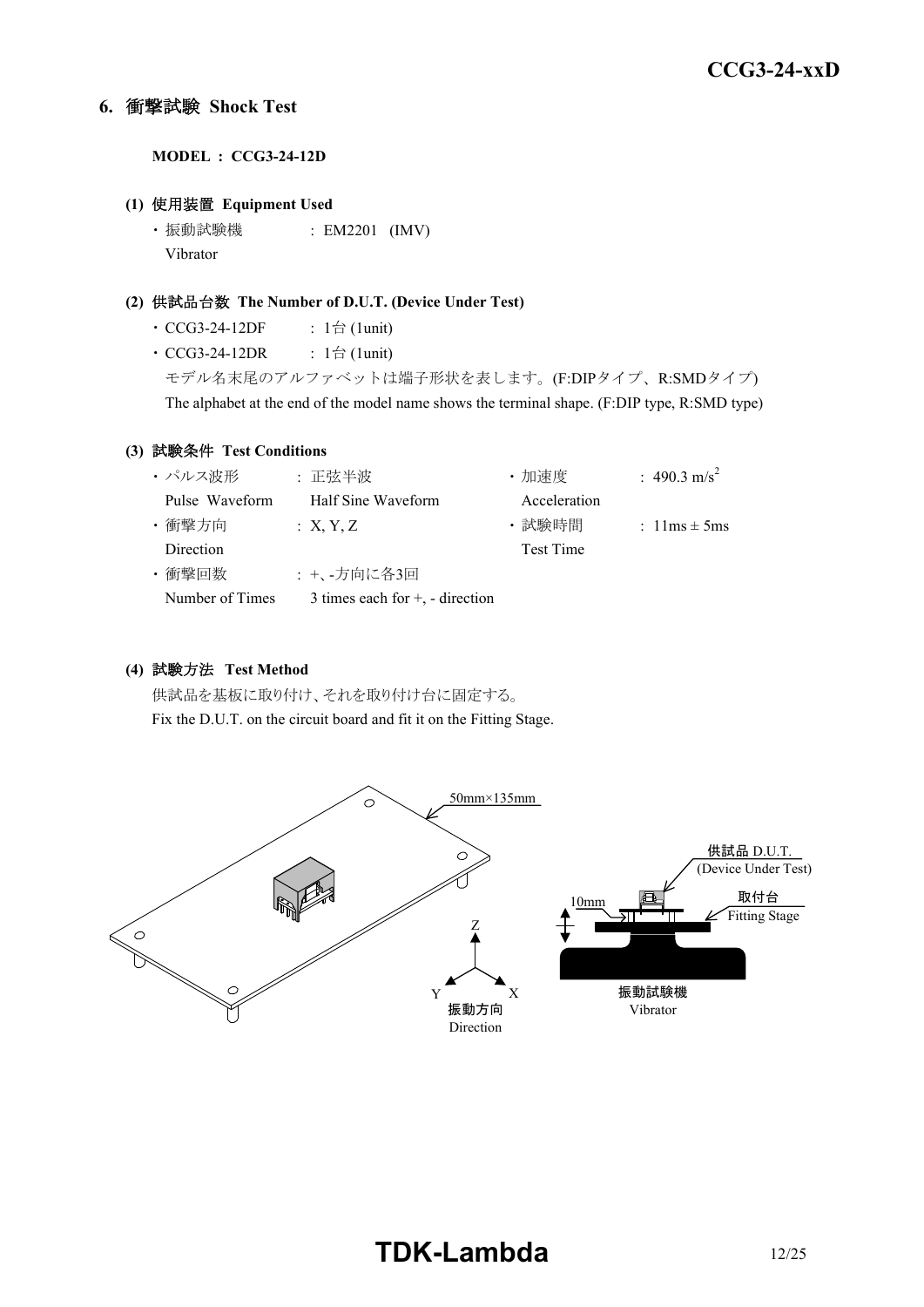## **(5)** 試験結果 **Test Results**

合格 **OK**

- ・ 試験条件 Test Conditions
	- Input Voltage **Output Current**
	- 入力電圧 : 24VDC 出力電流 : CCG3-24-12D 0.13A (100%)
	- ・ 周囲温度 : 25ºC Ambient Temperature

※出力電圧測定箇所 : (+Vout) – (-Vout) Measurement point of output voltage

#### (5)-1 CCG3-24-12DF

| 測定確認項目<br>Check Item                           |               | 試験前<br><b>Before Test</b> | 試験後<br>After Test |
|------------------------------------------------|---------------|---------------------------|-------------------|
| 出力電圧<br>Output Voltage                         | V             | 24.035                    | 24.036            |
| 効率<br>Efficiency                               | $\frac{0}{0}$ | 83.82                     | 83.78             |
| 出力リップルノイズ電圧<br>Output Ripple and Noise Voltage | $mVp-p$       | 71.4                      | 73.1              |
| 入力変動<br>Line Regulation                        | mV            | 0.2                       | 0.3               |
| 負荷変動<br>Load Regulation                        | mV            | 0.2                       | 0.3               |
| 耐雷圧<br>Withstand Voltage                       |               | 異常無し<br>OK.               | 異常無し<br><b>OK</b> |
| 外観<br>Appearance                               |               | 異常無し<br>OK                | 異常無し<br>OK        |

#### (5)-2 CCG3-24-12DR

| 測定確認項目<br>Check Item                           |               | 試験前<br><b>Before Test</b> | 試験後<br>After Test |
|------------------------------------------------|---------------|---------------------------|-------------------|
| 出力電圧<br>Output Voltage                         | V             | 23.953                    | 23.925            |
| 効率<br>Efficiency                               | $\frac{0}{0}$ | 83.22                     | 83.01             |
| 出力リップルノイズ電圧<br>Output Ripple and Noise Voltage | $mVp-p$       | 77.4                      | 79.5              |
| 入力変動<br>Line Regulation                        | mV            | 1.3                       | 1.8               |
| 負荷変動<br>Load Regulation                        | mV            | 1.8                       | 1.4               |
| 耐電圧<br>Withstand Voltage                       |               | 異常無し<br>OK.               | 異常無し<br>OK.       |
| 外観<br>Appearance                               |               | 異常無し<br>OK                | 異常無し<br>OK        |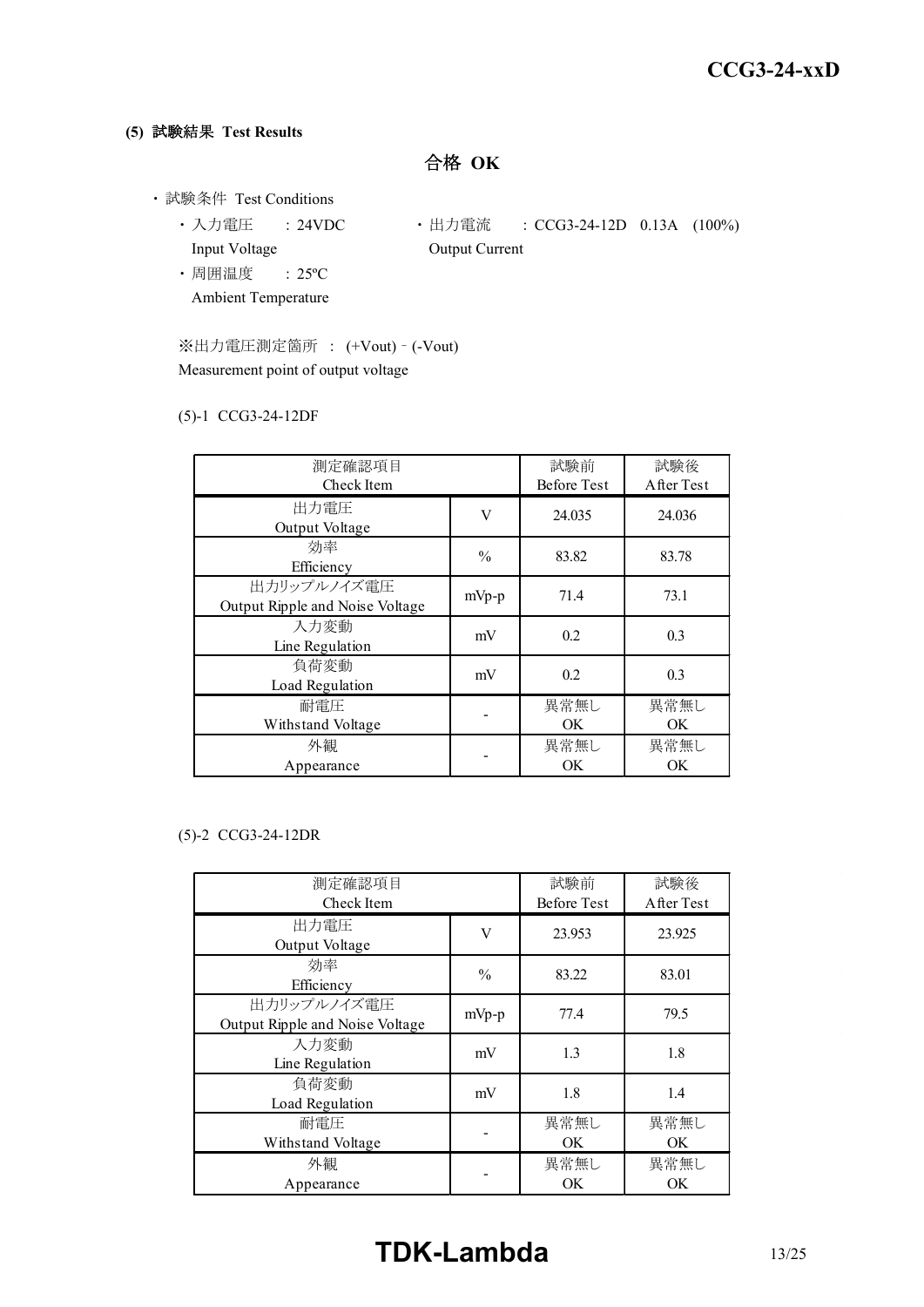# **7.** ノイズシミュレート試験 **Noise Simulate Test**

**MODEL : CCG3-24-15D**

| (1) 使用装置 Equipment Used                             |                              |          |                         |        |
|-----------------------------------------------------|------------------------------|----------|-------------------------|--------|
| ・ ノイズシミュレーター ___ : INS-AX2-450TH                    |                              |          | (Noise Laboratory)      |        |
| Noise Simulator                                     |                              |          |                         |        |
| · カップリングクランプ : CA-805B                              |                              |          | (Noise Laboratory)      |        |
| Coupling Clamp                                      |                              |          |                         |        |
| (2) 供試電源台数 The number of D.U.T. (Device Under Test) |                              |          |                         |        |
| $\cdot$ CCG3-24-15D                                 | : $1 \oplus (1 \text{unit})$ |          |                         |        |
|                                                     |                              |          |                         |        |
| (3) 試験条件 Test Conditions                            |                              |          |                         |        |
| ・入力電圧                                               | : 24VDC                      |          |                         |        |
| Input Voltage                                       |                              |          |                         |        |
| ・出力電圧                                               | : 定格                         |          |                         |        |
| Output Voltage                                      | Rated                        |          |                         |        |
| ・出力電流                                               | $\cdot$ CCG3-24-15D          | 0A, 0.1A | $(0\%, 100\%)$          |        |
| <b>Output Current</b>                               |                              |          |                         |        |
| ・極性                                                 | $+$ , $-$                    |          |                         |        |
| Polarity                                            |                              |          |                         |        |
| ・ノイズ雷圧                                              |                              |          | : 入力ポート 2kV、 信号ポート      | 0.75kV |
| Noise Level                                         | Input Port 2kV,              |          | Signal Port 0.75kV      |        |
| ・印加モード                                              |                              |          | : 入力ポート ノーマル、 信号ポート コモン |        |
| Mode                                                | Input Port Normal,           |          | Signal Port Common      |        |
| ・パルス幅                                               | : $50 \sim 1000$ ns          |          |                         |        |
| Pulse Width                                         |                              |          |                         |        |
| ・トリガ選択                                              | : Line                       |          |                         |        |
| <b>Trigger Select</b>                               |                              |          |                         |        |
| ·周囲温度                                               | $: 25^{\circ}C$              |          |                         |        |
| <b>Ambient Temperature</b>                          |                              |          |                         |        |

#### **(4)** 判定条件 **Acceptable Conditions**

1.試験中、5%を超える出力電圧の変動のない事

The regulation of output voltage must not exceed 5% of initial value during test.

2.試験後の出力電圧は初期値から変動していない事

The output voltage must be within the regulation of specification after the test.

3.発煙・発火のない事

Smoke and fire are not allowed.

#### **(5)** 試験回路 **Test Circuit**

A. 入力ポート(+Vin、-Vin)に規定のインパルス・ノイズをノーマルモードで印加する Apply the specified Impulse Noise to the Input Ports(+Vin, -Vin) with Normal Mode



**TDK-Lambda** 14/25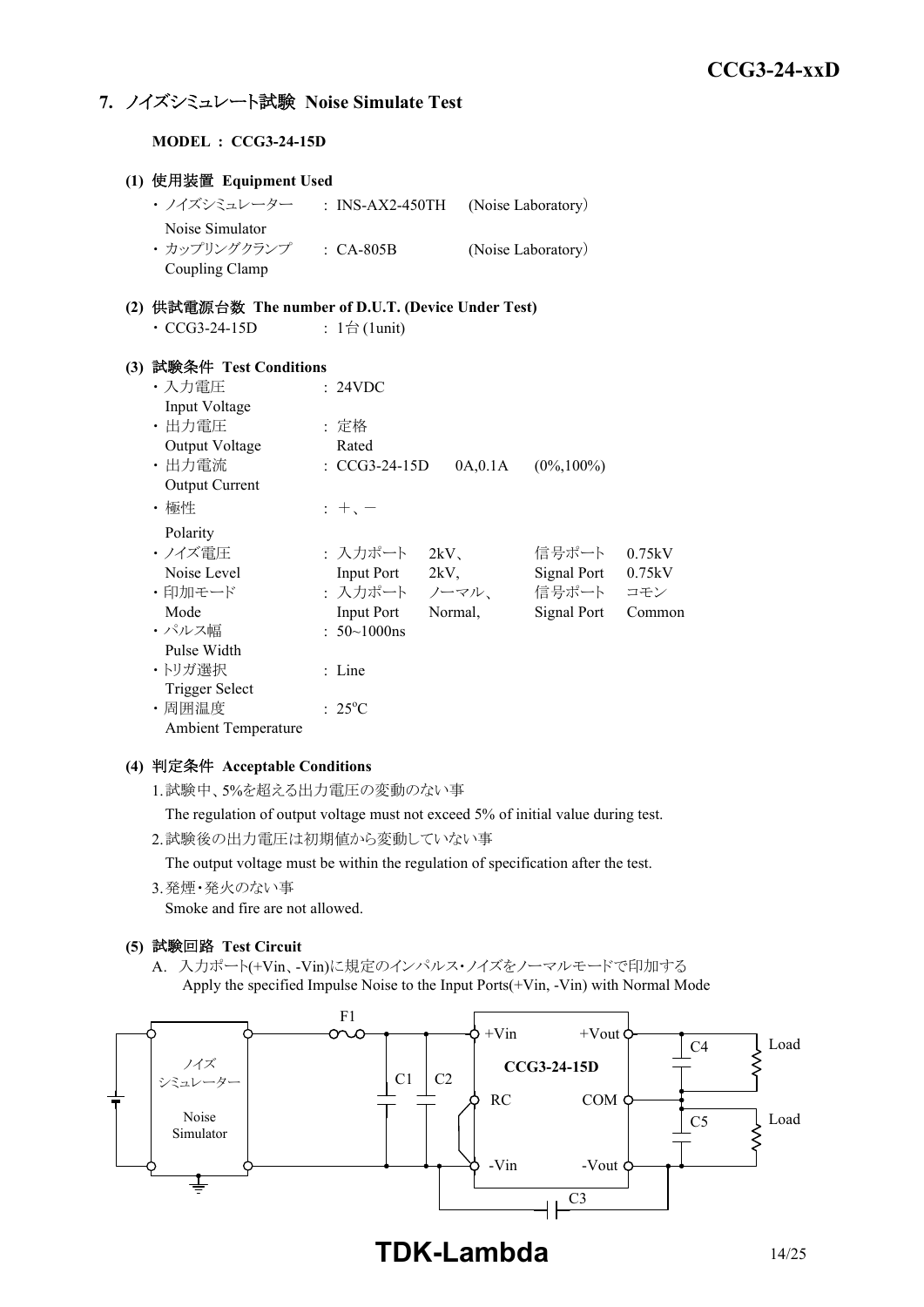*INSTRUCTION MANUAL* B. 信号ポート(RC、-Vin)に規定のインパルス・ノイズをコモンモードで印加する Apply the specified Impulse Noise to the Signal Ports(RC,-Vin) with Common Mode.



- ・ セラミックコンデンサ (C1, C2) : 50V 10μF (C3216X7R1H106K, TDK) Ceramic Cap. ・ セラミックコンデンサ (C3) : 2kV 1000pF (C4520X7R3D102K, TDK) Ceramic Cap. ・ セラミックコンデンサ (C4,C5) : 25V 10μF (C3216X7R1E106K, TDK) Ceramic Cap  $\cdot$   $\zeta = \frac{1}{2}$  (F1) : 1.6A (DC86V11CT 1.6A, SOC) Fuse
- **(6)** 試験結果 **Test Results**

合格 **OK**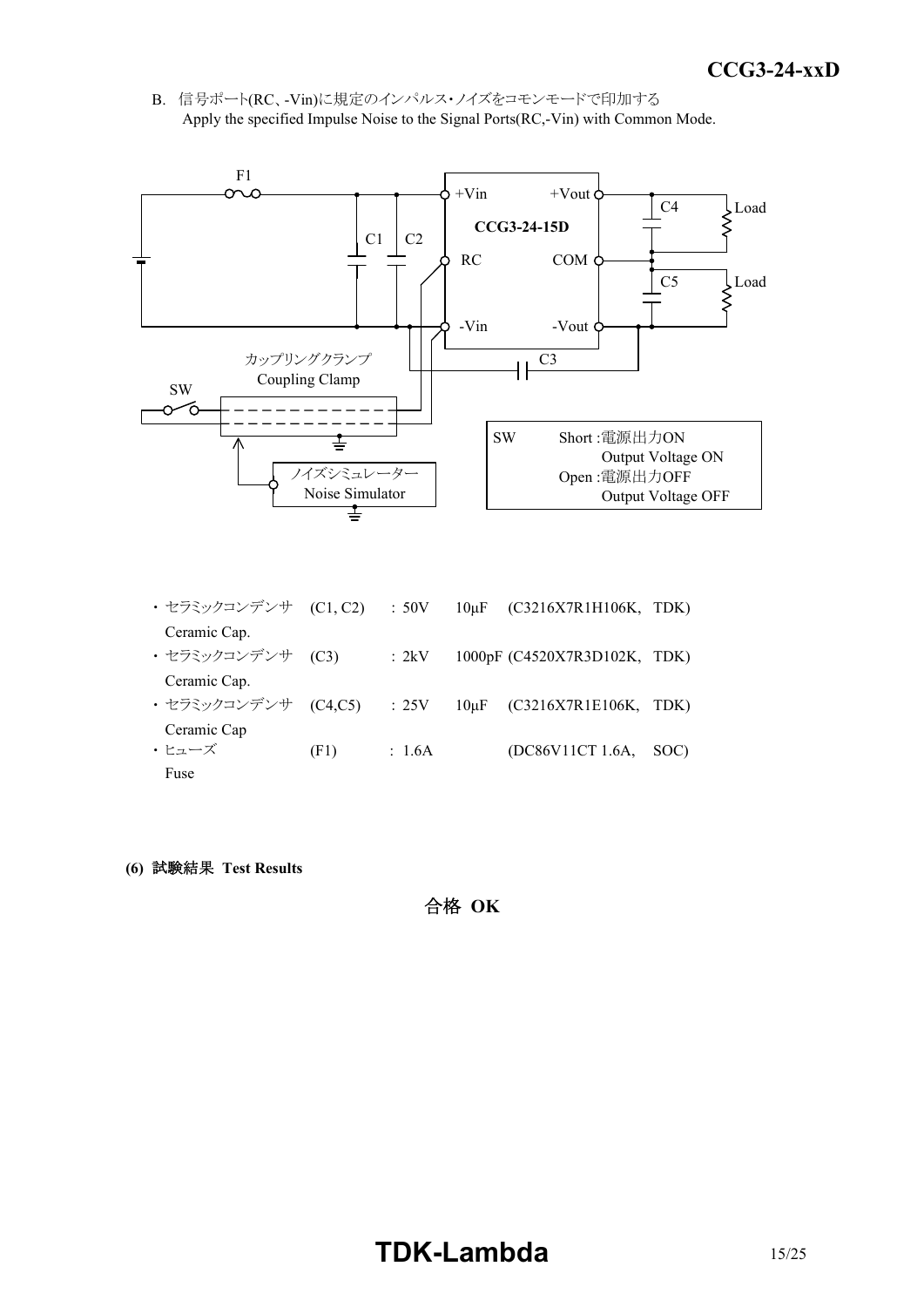# **8.** はんだ耐熱性試験 **Resistance to Soldering Heat Test**

#### **MODEL : CCG3-24-12D**

**(1) DIP Type**

#### **(1)-1** 使用装置 **Equipment Used**

・ 自動はんだ付け装置 : TLC-350XIV (SEITEC) Automatic Dip Soldering Machine

#### **(1)-2** 供試品台数 **The Number of D.U.T. (Device Under Test)**

•  $CCG3-24-12DF$  :  $1$ 台 $(1$ unit)

#### **(1)-3** 試験条件 **Test Conditions**

| ・溶融はんだ温度                  | $\div 260^{\circ}$ C | ・予備加熱温度                 | $\therefore$ 120 <sup>o</sup> C |
|---------------------------|----------------------|-------------------------|---------------------------------|
| Dip Soldering Temperature |                      | Pre-heating Temperature |                                 |
| ・浸漬保持時間                   | : 12 秒間              | ・予備加熱時間                 | : 60 秒間                         |
| Dip time                  | 12 seconds           | Pre-heating Time        | 60 seconds                      |

#### **(1)-4** 試験方法 **Test Method**

初期測定の後、供試体を基板にのせ、自動はんだ付装置でフラックス浸漬、予備加熱 、はんだ付けを 行う。常温常湿下に1時間放置し、出力に異常がないことを確認する。

After the initial characteristics measurement. Then fix the D.U.T. on a circuit board, transfer to flux-dipping, preheat and solder in the automatic dip soldering machine. Leave it for 1 hour at the room temperature, then check if there is no abnormal output.

# **TDK-Lambda**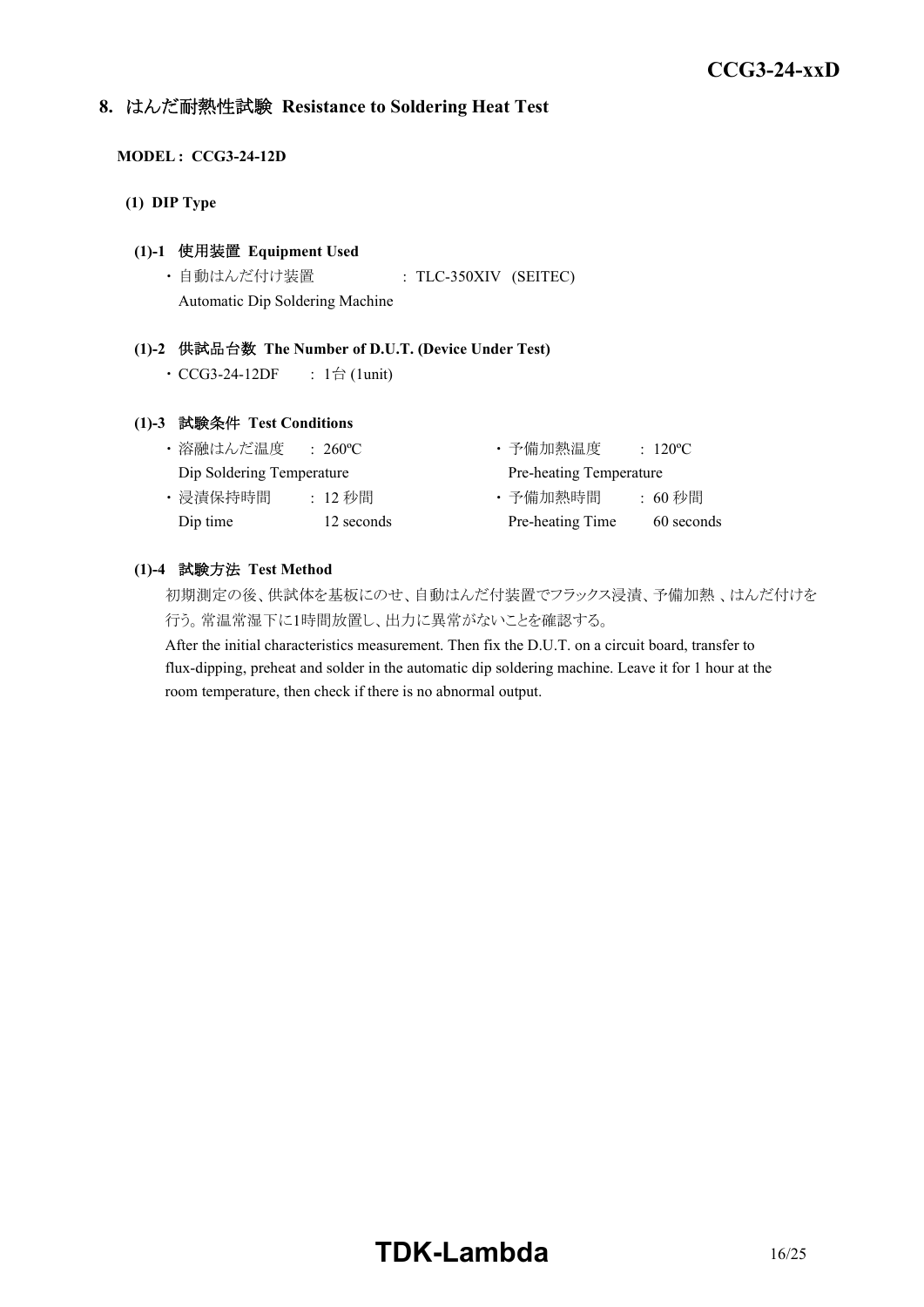## **(1)-5** 試験結果 **Test Results**

合格 **OK**

- ・ 試験条件 Test Conditions
	- 入力電圧 : 24VDC 出力電流 : CCG3-24-12DF 0.13A (100%) 周囲温度 : 25℃ Input Voltage Output Current Ambient Temperature

※出力電圧測定箇所 : (+Vout) – (-Vout) Measurement point of output voltage

| 測定確認項目<br>Check Item                           |               | 試験前<br><b>Before Test</b> | 試験後<br>After Test |
|------------------------------------------------|---------------|---------------------------|-------------------|
| 出力電圧<br>Output Voltage                         | V             | 24.033                    | 24.035            |
| 効率<br>Efficiency                               | $\frac{0}{0}$ | 83.67                     | 83.82             |
| 出力リップルノイズ電圧<br>Output Ripple and Noise Voltage | $mVp-p$       | 74.1                      | 71.4              |
| 入力変動<br>Line Regulation                        | mV            | 0.1                       | 0.2               |
| 負荷変動<br>Load Regulation                        | mV            | 0.4                       | 0.2               |
| 耐雷圧<br>Withstand Voltage                       |               | 異常無し<br>OK.               | 異常無し<br>OK.       |
| 外観<br>Appearance                               |               | 異常無し<br>OK.               | 異常無し<br>OK.       |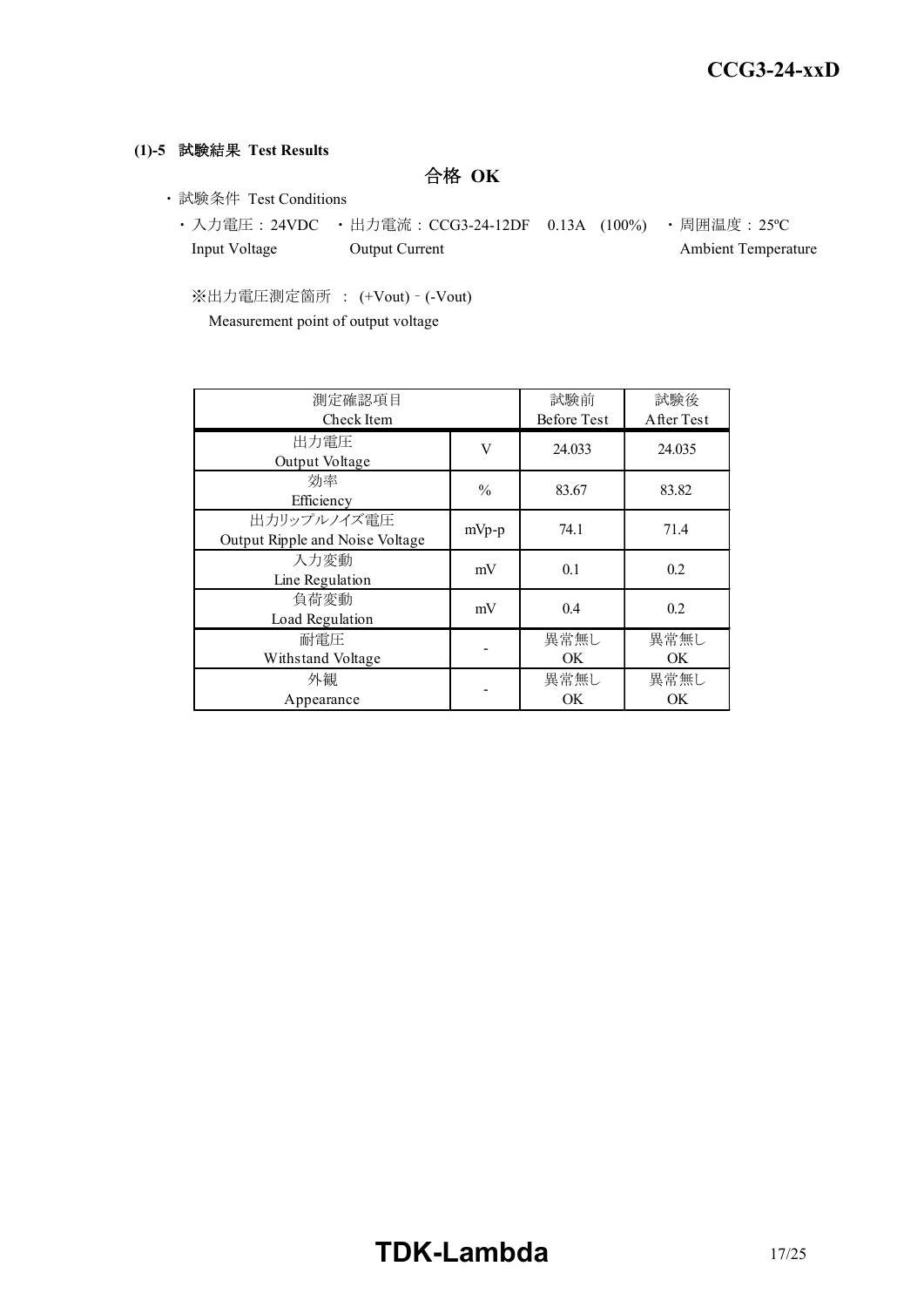#### **(2) SMD Type**

#### **(2)-1** 使用装置 **Equipment Used**

| ・リフロー炉      | : TNV-M508CR-P (タムラ製作所) |          |
|-------------|-------------------------|----------|
| Reflow Oven |                         | (TAMURA) |

#### **(2)-2** 供試品台数 **The Number of D.U.T. (Device Under Test)**

| $\cdot$ CCG3-24-12DR | : 1台 (1unit) |
|----------------------|--------------|
|----------------------|--------------|

## **(2)-3** 試験条件 **Test Conditions**

| ・最大加熱温度                     | : $250^{\circ}$ C ~ $255^{\circ}$ C |                  |                     |
|-----------------------------|-------------------------------------|------------------|---------------------|
| Maximum-heating Temperature |                                     |                  |                     |
| ・本加熱温度                      | :230°C 以上                           | ・本加熱時間           | : $30 \pm 10$ 秒間    |
| <b>Reflow Temperature</b>   | $230^{\circ}$ C over                | Reflow Time      | $30 \pm 10$ seconds |
| ・予備加熱温度                     | : $150^{\circ}$ C ~ $180^{\circ}$ C | ・予備加熱時間          | : 90±30 秒間          |
| Pre-heating Temperature     |                                     | Pre-heating Time | $90 \pm 30$ seconds |

## **(2)-4** 試験方法 **Test Method**

初期測定の後、供試品をはんだ印刷された基板にのせ、リフロー炉で予備加熱、はんだ付けを行う。 常温常湿下に1時間放置し、出力に異常がないことを確認する。

After the initial characteristics measurement.

Then fix the D.U.T. on a solder pasted circuit board, transfer to pre-heat and solder in the reflow oven. Leave it for 1 hour at the room temperature, then check if there is no abnormal output.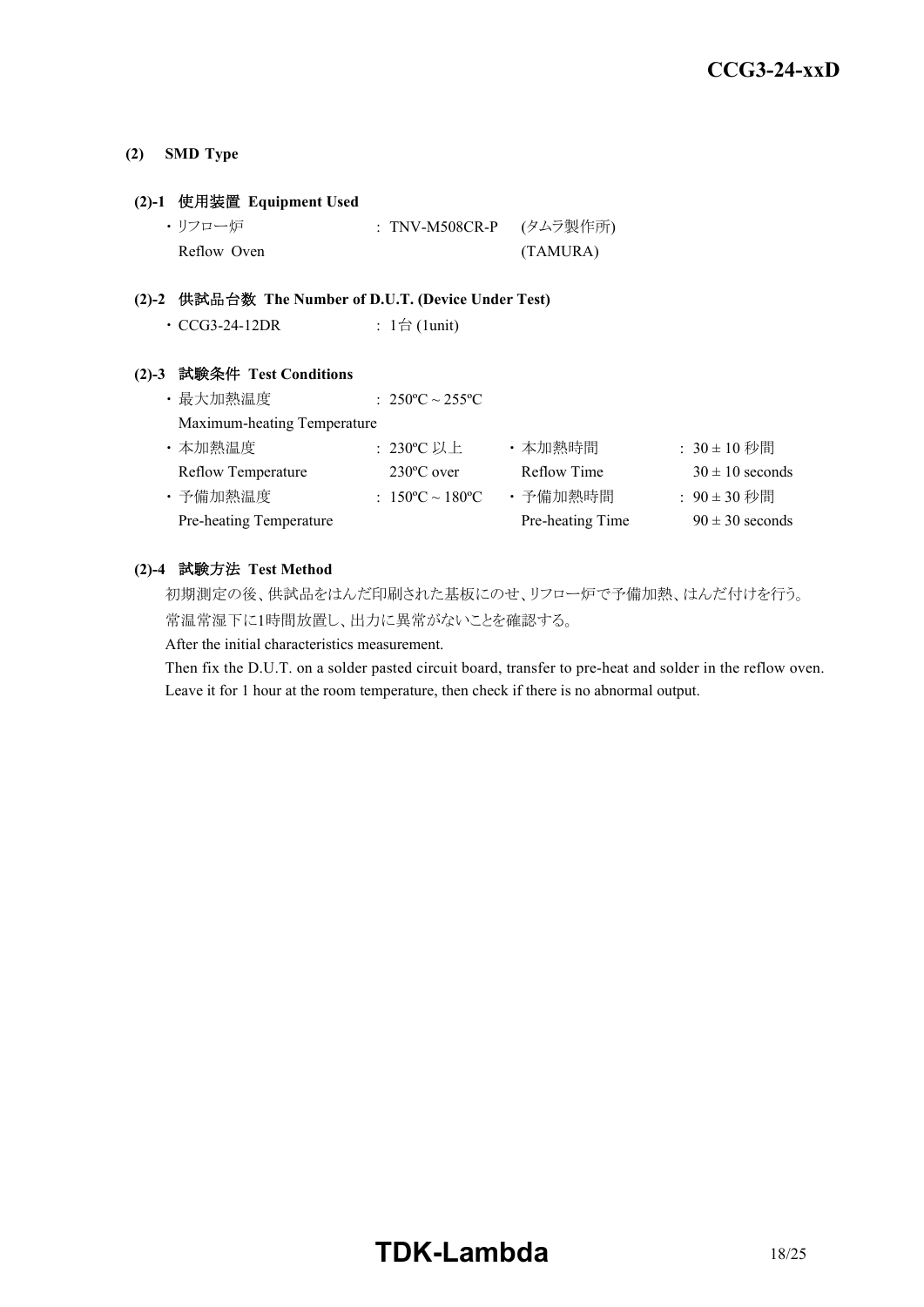## **(2)-5** 試験結果 **Test Results**

合格 **OK**

- ・ 試験条件 Test Conditions
	- ・ 入力電圧 : 24VDC ・ 出力電流 : CCG3-24-12DR 0.13A (100%) ・ 周囲温度 : 25ºC Input Voltage Output Current Ambient Temperature

※出力電圧測定箇所 : (+Vout) – (-Vout) Measurement point of output voltage

| 測定確認項目<br>Check Item                           |               | 試験前<br><b>Before Test</b> | 試験後<br>After Test |
|------------------------------------------------|---------------|---------------------------|-------------------|
| 出力電圧<br>Output Voltage                         | V             | 23.951                    | 23.953            |
| 効率<br>Efficiency                               | $\frac{0}{0}$ | 83.52                     | 83.22             |
| 出力リップルノイズ電圧<br>Output Ripple and Noise Voltage | $mVp-p$       | 74.4                      | 74.4              |
| 入力変動<br>Line Regulation                        | mV            | 0.1                       | 0.4               |
| 負荷変動<br>Load Regulation                        | mV            | 0.8                       | 0.7               |
| 耐電圧<br>Withstand Voltage                       |               | 異常無し<br>OK                | 異常無し<br>OK.       |
| 外観<br>Appearance                               |               | 異常無し<br>OK                | 異常無し<br><b>OK</b> |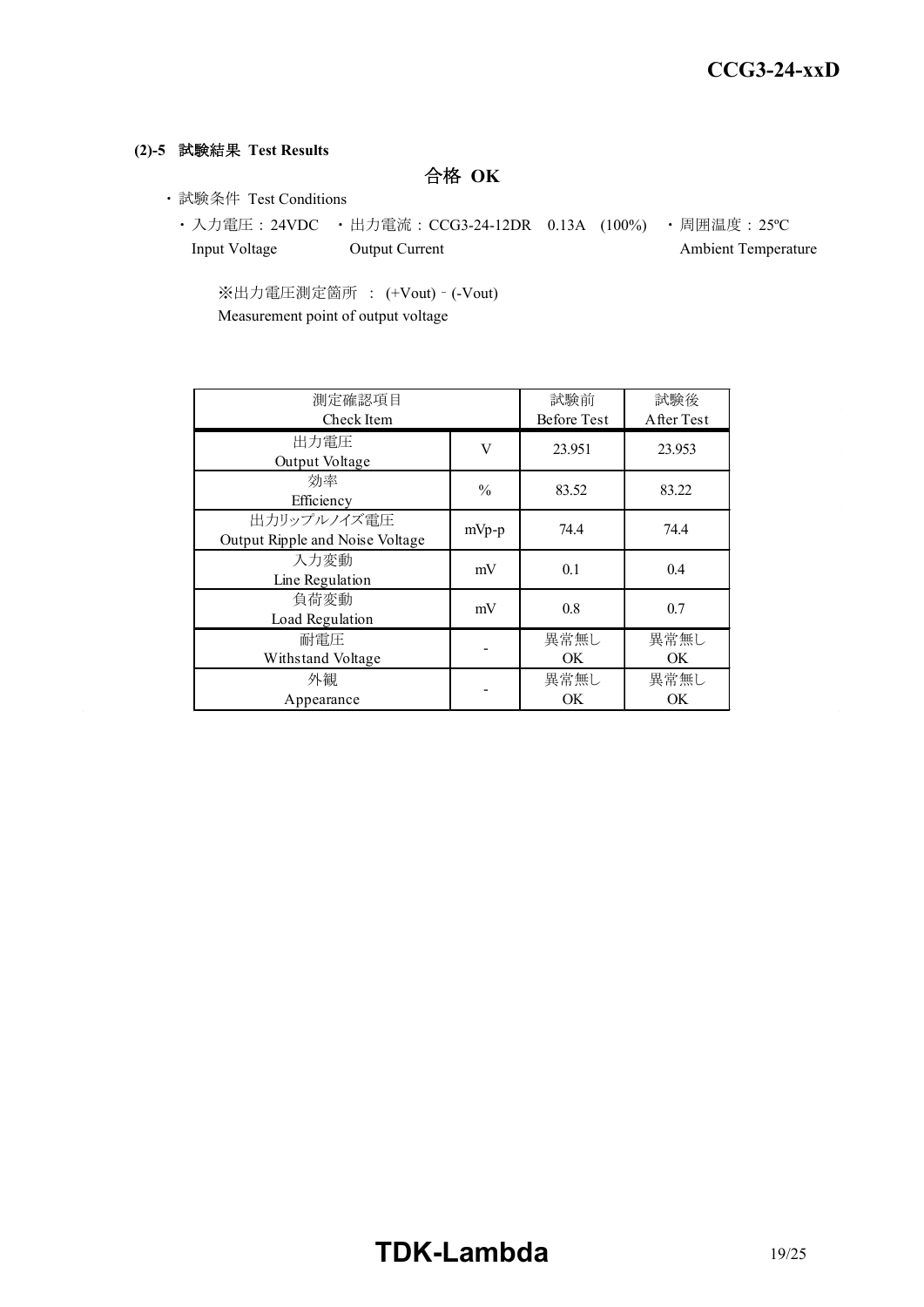#### **9.** 熱衝撃試験 **Thermal Shock Test**

**MODEL : CCG3-24-12D (1)** 使用装置 **Equipment Used** ・ 冷熱衝撃装置 : ES-77LH-R (HITACHI) Thermal Shock Chamber **(2)** 供試品台数 **The Number of D.U.T. (Device Under Test)** • CCG3-24-12D : 15台 (15units) **(3)** 試験条件 **Test Conditions** ・ 電源周囲温度 : - 40ºC ⇔ 125ºC Ambient Temperature ・ 試験時間 : 30min ⇔ 30min Test Time ・ 試験サイクル : 500 サイクル Test Cycle 500 Cycles ・ 非動作 Not Operating 1cycle 30min  $-40^{\circ}$ C  $-$ 125ºC

#### **(4)** 試験方法 **Test Method**

初期測定の後、供試品を試験槽に入れ、上記サイクルで試験を行う。500サイクル後に、供試品を 常温常湿下に1時間放置し、出力に異常がない事を確認する。

30min

After the initial characteristics measurement. Then put the D.U.T. in testing chamber, and test it according to the above cycle. 500 cycles later, leave it for 1 hour at the room temperature, then check if there is no abnormal output.

**(5)** 試験結果 **Test Results**

合格 **OK**

- ・ 試験条件 Test Conditions
	- ・ 入力電圧 : 24VDC ・ 出力電流 : CCG3-24-12D 0.13A (100%) ・ 周囲温度 : 25ºC Input Voltage Output Current Ambient Temperature

※出力電圧測定箇所 : (+Vout) – (-Vout) Measurement point of output voltage

測定データは次項に示す。

See next page for measuring data.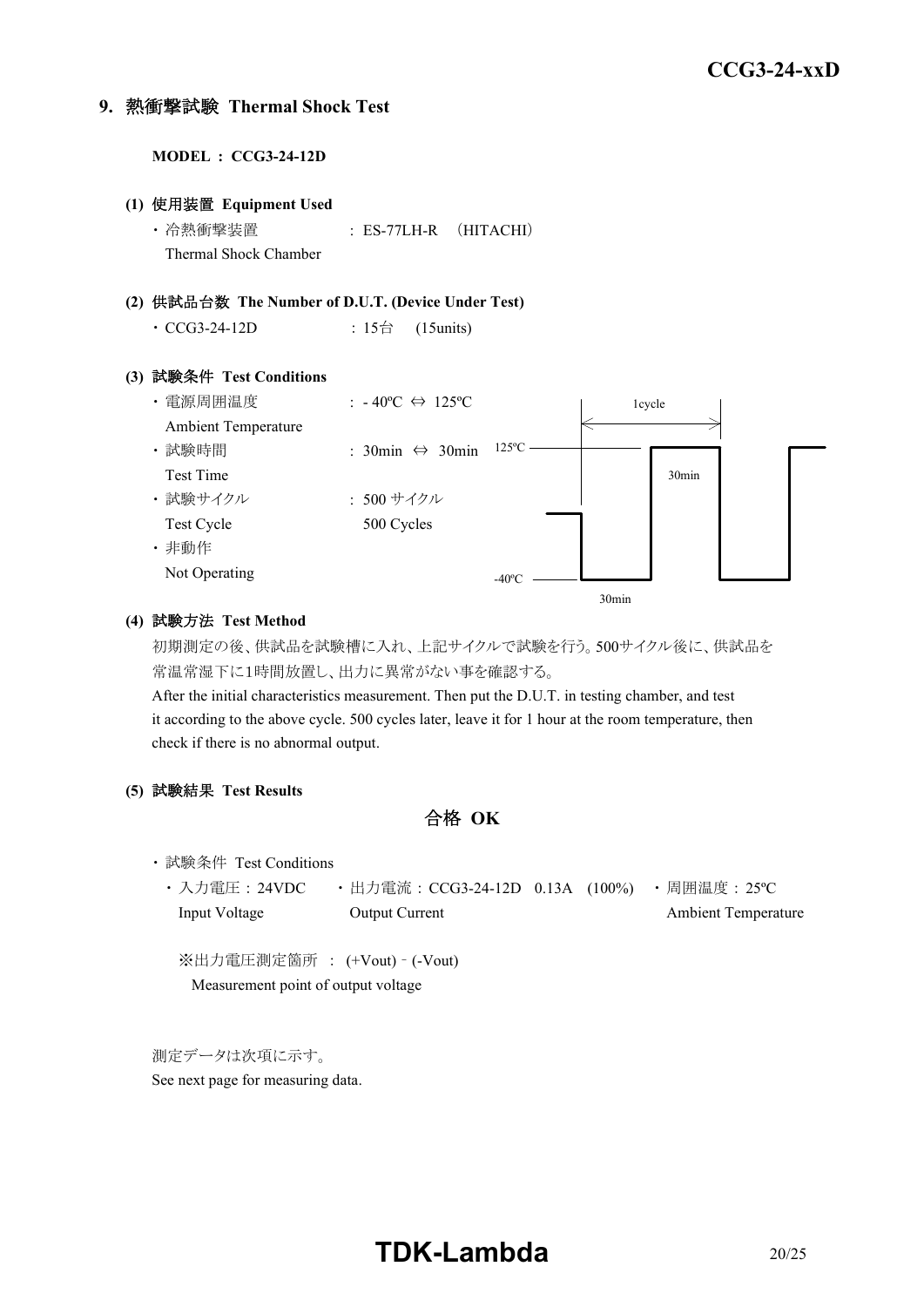

**TDK-Lambda** 21/25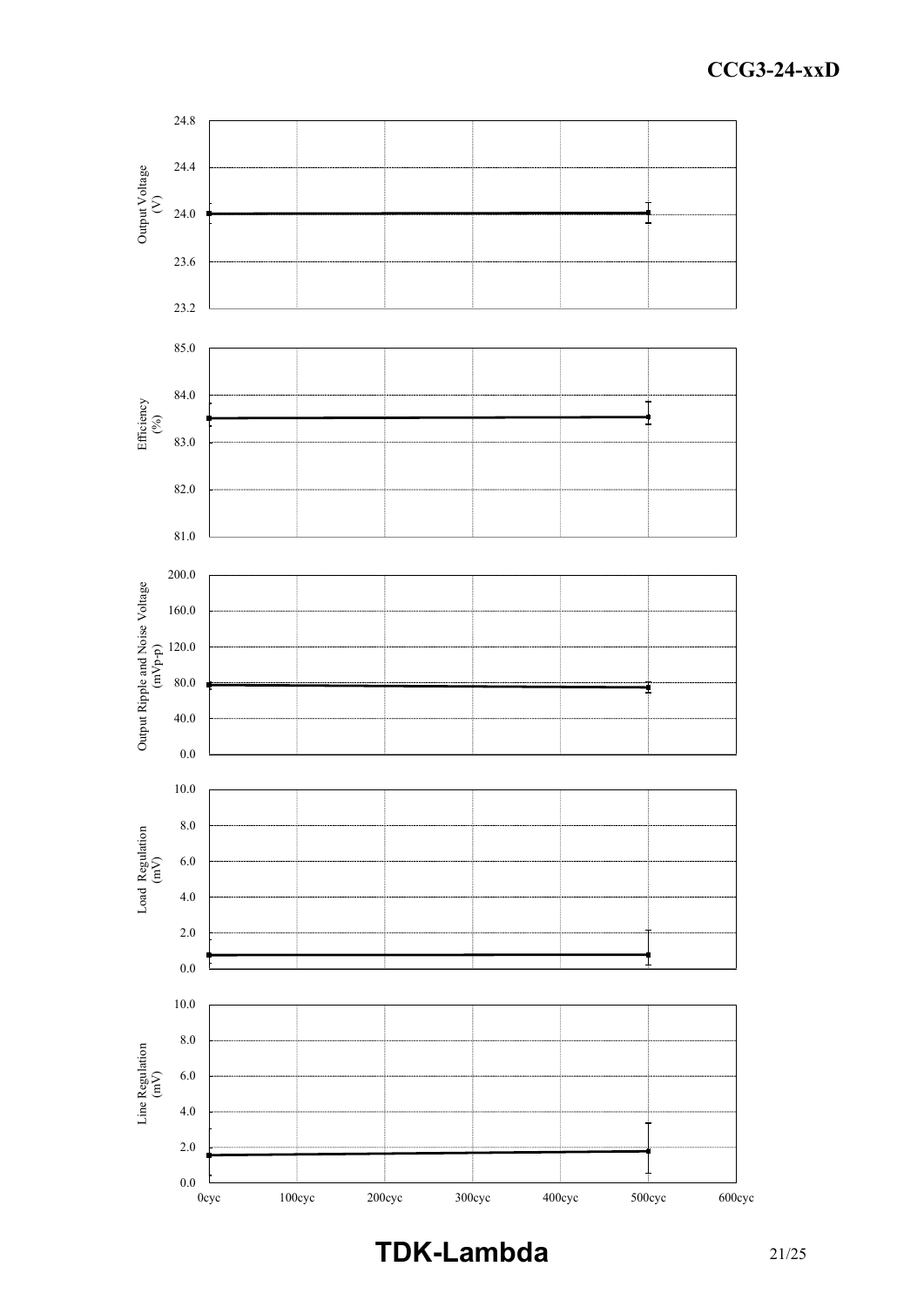#### *INSTRUCTION MANUAL* **10.** 高温加湿通電試験 **High Temperature and High Humidity Bias Test**

**MODEL : CCG3-24-12D**

#### **(1)** 使用装置 **Equipment Used**

・ 恒温恒湿槽 : PR-1KH (ESPEC) TEMP.&HUMID. CHAMBER

#### **(2)** 供試品台数 **The Number of D.U.T. (Device Under Test)**

• CCG3-24-12D : 15台 (15units)

#### **(3)** 試験条件 **Test Conditions**



#### **(4)** 試験方法 **Test Method**

初期測定の後、供試体を試験槽に入れ、槽の温度を室温(25ºC)から周囲温度が規定温度(85ºC) になるまで徐々に上げる。 供試体を規定の条件にて500時間試験を行い、常温常湿下に1時間放置 した後、出力に異常がない事を確認する。

After the initial characteristics measurement. Then put the D.U.T. in testing chamber, and the ambient temperature is gradually increased from 25ºC to 85ºC. Test the D.U.T for 500 hours according to above conditions and leave D.U.T. for 1 hour at the room temperature, then check if there is no abnormal output.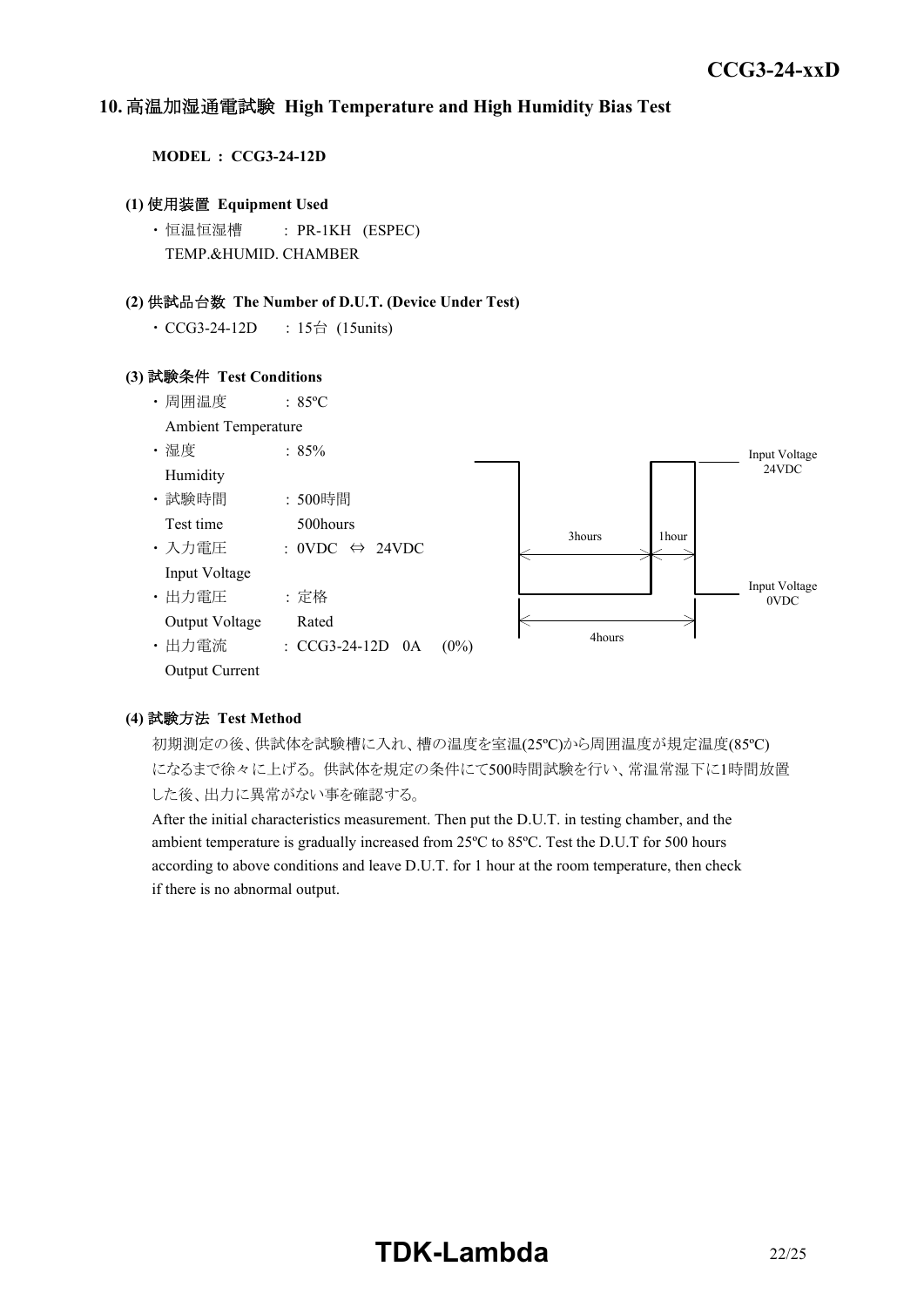#### **(5)** 試験結果 **Test Results**

合格 **OK**

- ・ 試験条件 Test Conditions
	- 入力電圧 : 24VDC 出力電流 : CCG3-24-12D 0.13A (100%) 周囲温度 : 25℃ Input Voltage **Output Current** Current Ambient Temperature

※出力電圧測定箇所 : (+Vout) – ( -Vout) Measurement point of output voltage

| 測定確認項目<br>Check Item                           |               | 試験前<br>Before Test | 試験後<br>A fter Test |
|------------------------------------------------|---------------|--------------------|--------------------|
| 出力電圧<br>Output Voltage                         | V             | 24.012             | 24.020             |
| 効率<br>Efficiency                               | $\frac{0}{0}$ | 83.92              | 84.05              |
| 出力リップルノイズ電圧<br>Output Ripple and Noise Voltage | $mVp-p$       | 77.1               | 81.3               |
| 入力変動<br>Line Regulation                        | mV            | 0.8                | 1.6                |
| 負荷変動<br>Load Regulation                        | mV            | 1.3                | 1.2                |
| 耐雷圧<br>Withstand Voltage                       |               | 異常無し<br>OK.        | 異常無し<br>OK.        |
| 外観<br>Appearance                               |               | 異常無し<br>OK         | 異常無し<br>OK.        |

上記は代表サンプルの測定結果です。他サンプルもほぼ同等の結果です。

The above data is the result of the representative sample.

Other samples have almost the same results.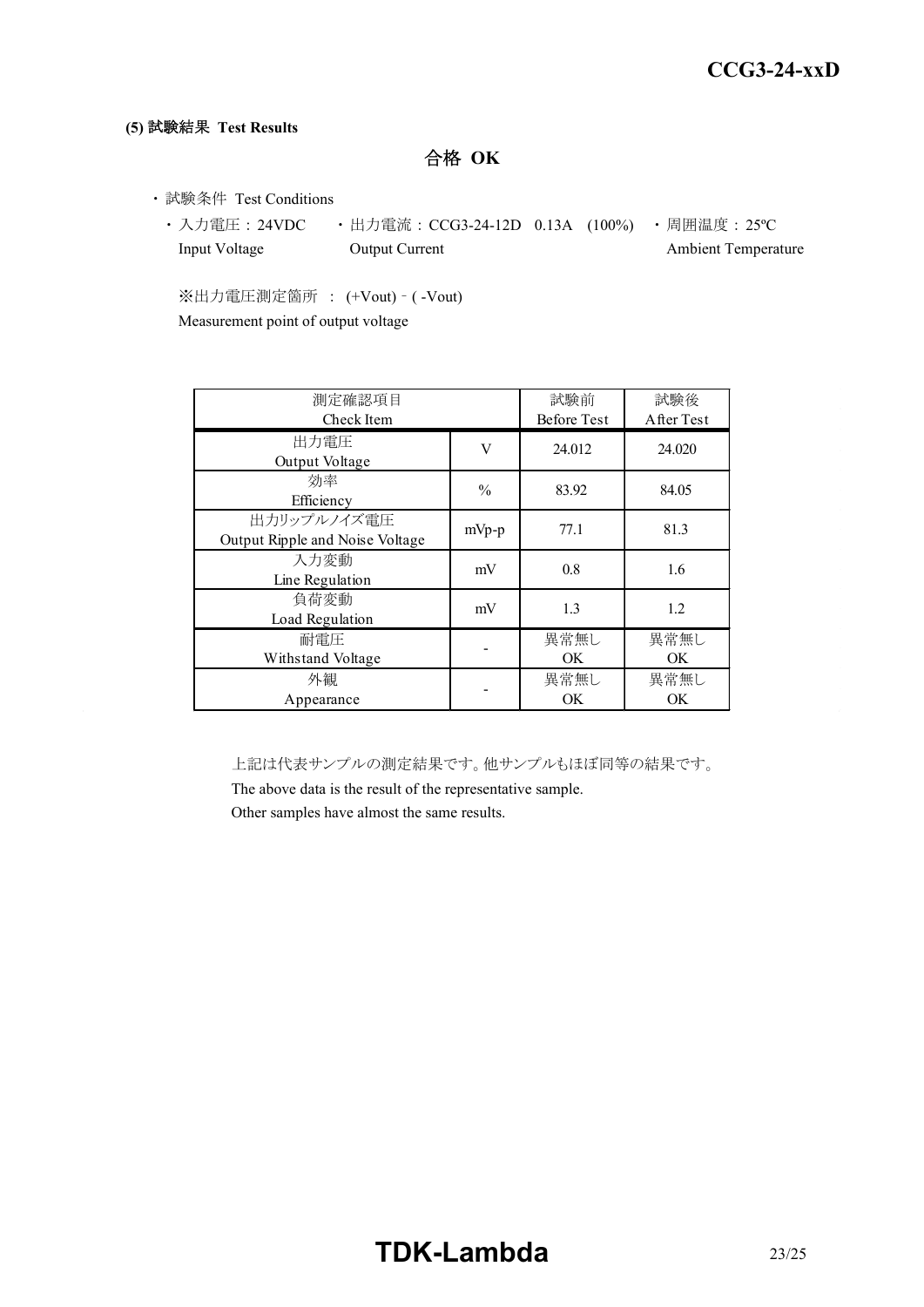## **11.** 高温連続通電試験 **High Temperature Bias Test**

**MODEL : CCG3-24-12D**

#### **(1)** 使用装置 **Equipment Used**

・ 恒温槽 : PSL-2KPH (ESPEC) THERMAL CHAMBER

#### **(2)** 供試品台数 **The Number of D.U.T. (Device Under Test)**

• CCG3-24-12D : 15台 (15units)

#### **(3)** 試験条件 **Test Conditions**

- ・ 周囲温度 : 85ºC
- Ambient Temperature
- ・ 試験時間 : 2000時間
- Test time 2000 hours
- ・ 入力電圧 : 24VDC Input Voltage

・ 出力電圧 : 定格

- Output Voltage Rated
- ・ 出力電流 : CCG3-24-12D 0.13A (100%)
- Output Current

#### **(4)** 試験方法 **Test Method**

初期測定の後、供試体を試験槽に入れ、槽の温度を室温(25ºC)から周囲温度が規定温度(85ºC) になるまで徐々に上げる。 供試体を規定の条件にて2000時間試験を行い、常温常湿下に1時間放置 した後、出力に異常がない事を確認する。

After the initial characteristics measurement. Then fix the D.U.T. in testing chamber, and the ambient temperature is gradually increased from 25ºC to 85ºC. Test the D.U.T for 2000 hours according to above conditions and leave D.U.T. for 1 hour at the room temperature, then check if there is no abnormal output.